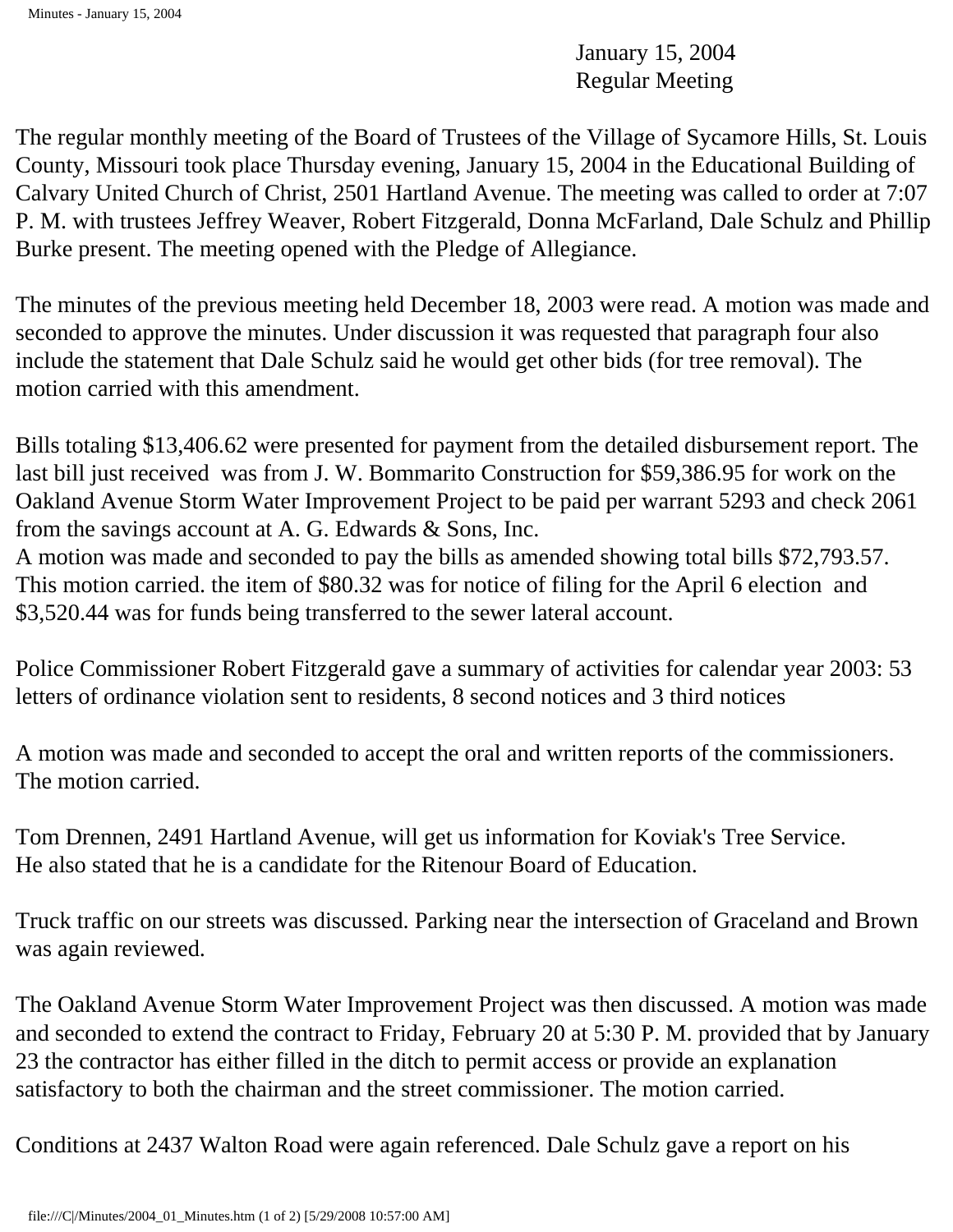conversation with Mrs. McWeeney concerning the dog kennel among other matters. A discussion followed.

The motion for adjournment was made and seconded. The motion carried with adjournment at 8: 05 P. M.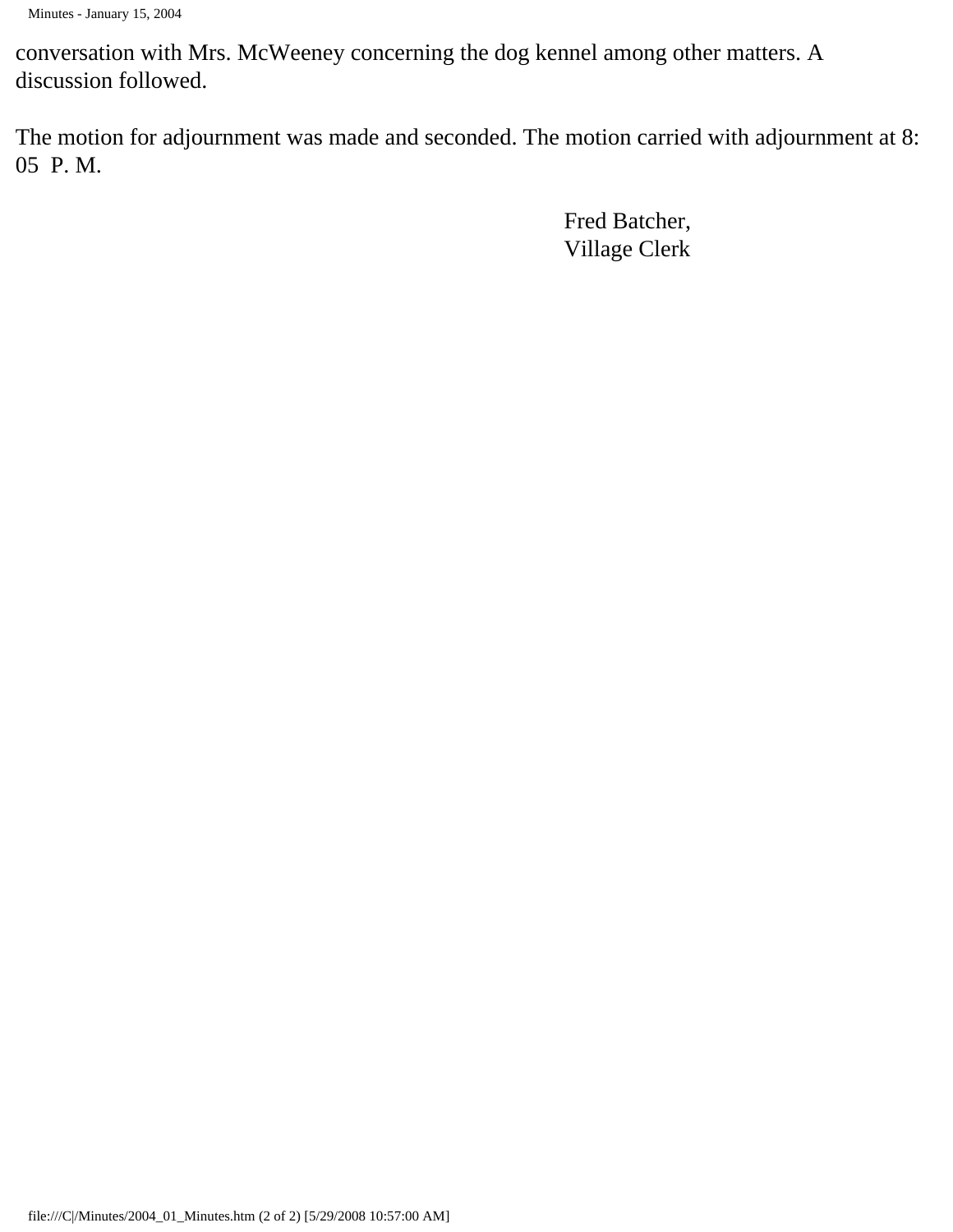February 19, 2004 Regular Meeting

The regular monthly meeting of the Board of Trustees of the Village of Sycamore Hills, St. Louis County, Missouri took place Thursday evening, February 19, 2004 in the Educational Building of Calvary United Church of Christ, 2501 Hartland Avenue. The meeting was called to order at 7:00 P. M. with trustees Jeffrey Weaver, Donna McFarland, Robert Fitzgerald and Phillip Burke present. Dale Schulz was absent. The meeting opened with the pledge of allegiance.

The minutes of the January 15, 2004 meeting were read. A motion was made and seconded to approve the minutes as presented. The motion carried.

Bills were then presented for payment. Donna McFarland gave explanations for some of the items. A motion was made and seconded to approve the bills for payment as presented plus the last bill from J. C. Bommarito Construction for \$16,887.82 on warrant 5317 and check 2062. The motion carried.

Phillip Burke brought literature from the Seismic Preparedness Seminar that he attended recently.

A motion was made and seconded to accept the oral and written reports of the chairman and commissioners. The motion carried.

Dr. George R. Albin, III, Gary Stein and Tom Drennen, all candidates for the Ritenour Board of Education in the April 6th election were present. Dr. Albin and Mr. Drennen brought information about the election and their candidacies.

Carrie Woodrum, who is looking at homes in the village with the intention of buying one, asked questions about the village, its homes, services et cetera; a discussion followed.

Mr. Drennen thanked the trustees for removing the two dead sycamore trees in front of his home. He also made inquiry concerning a plan he has for landscaping the area between the public sidewalk and street. Mr. Durham suggested that he get a permit from Dale Schulz. Said permit would relieve the village of any liability and also provide a written record.

Tom Weis then discussed the progress of the Oakland Avenue Storm Water Improvement Project. Getting residents' vehicles off of that section of the street was discussed. A plan of notification was determined with coordination between all parties concerned. A motion was made and seconded to extend the contract until April 16th at 5:30 P.M. Discussion followed. This motion was withdrawn. A new motion was made and seconded to extend the contract to March 19th at 5:30 P.M. The motion carried.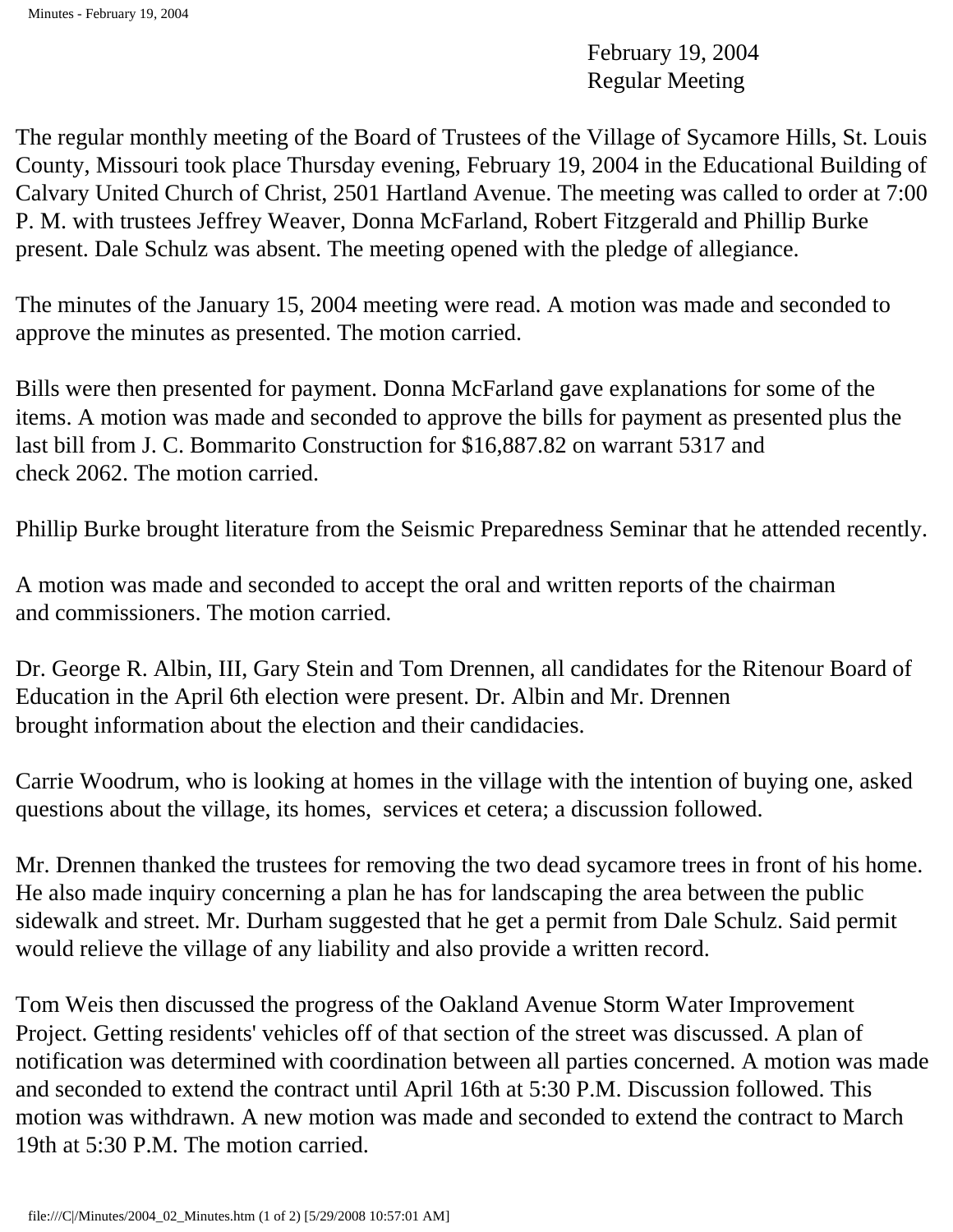Bill Number 408, "An ordinance amending ordinance number 284, as amended by ordinance number 381, of the Village of Sycamore Hills by adopting amendments to the electrical code of St. Louis County as amendments to the building, mechanical, plumbing and electrical codes of the Village of Sycamore Hills", was introduced and read in full. A motion was made and seconded to enact Bill Number 408 as Ordinance Number 400 of the Village of Sycamore Hills. A short discussion took place. The vote on the said motion was as follows:

 Jeff Weaver-Yea Robert Fitzgerald-Yea Donna McFarland-Yea Phillip Burke-Yea Thereupon Bill Number 408 was declared to be duly enacted as Ordinance Number 400 of the Village of Sycamore Hills. Dale Schulz was absent.

Per a telephone call, Mr. Kaatmann, 2452 Hartland, is having a problem with the inability of storm water to flow past his driveway to the nearest catchbasin. He thinks the asphalt should be milled down to correct the problem. Jeffery Weaver did talk to him. The problem was discussed without conclusion.

The motion for adjournment was made and seconded. The motion carried with adjournment at 8:04 P.M.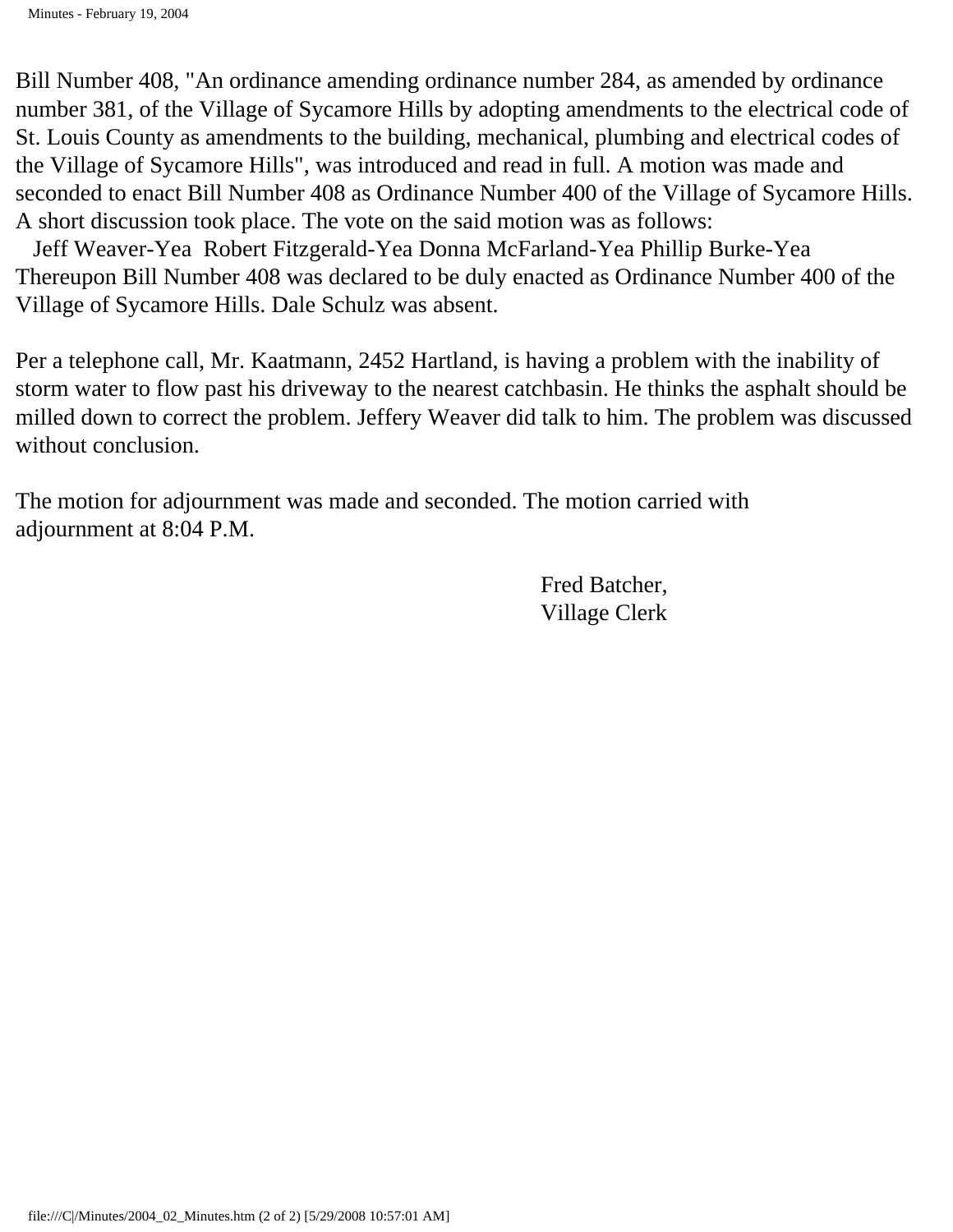March 18, 2004 Regular Meeting

The regular monthly meeting of the Board of Trustees of the Village of Sycamore Hills, St. Louis County, Missouri, was held Thursday evening, March 18, 2004 in the Educational Building of Calvary United Church of Christ, 2501 Hartland Avenue. The meeting was called to order at 7:02 P. M. Those present were Robert Fitzgerald, Chairman Pro Tempore, Jeffrey Weaver, Donna McFarland and Dale Schulz. Phillip Burke was absent. The meeting opened with the Pledge of Allegiance.

A motion was made and seconded to approve the minutes of the previous meeting held February 19, 2004 as presented. The motion carried.

Donna McFarland, Treasurer-Collector, explained a few of the items in the list of bills. Village Attorney James L. Durham explained the payment of \$357.30 to Curtis, Oetting, Heinz, Garrett O'Keefe which involves the way the Metropolitan St. Louis Sewer District has been billing owners of buildings of six or more living units. Also, a motion was made and seconded to pay Dale Schulz \$25.00 for last month's meeting that he missed.

The motion carried. The total of bills approved for payment by motions made and seconded was \$13,850.61. These motions carried.

A motion was made and seconded to accept the oral and written reports of the commissioners. The motion carried.

A motion was made and seconded to amend the agenda by moving "business license for Jeffrey and Mary Williams" to immediately following "Discussion from the floor" and placing the 2004- 2005 budget last under new business. The motion carried.

Jeffrey and Mary Williams applied for a business license for the property at 8900 Midland Boulevard. They were advised about the requirements: no licensed vehicles over 18,000 pounds permitted. Maximum of 16 square feet maximum for advertising sign on the building. Inspection by Community Fire Protection District, occupancy permit from St. Louis County, maximum number of vehicles (trucks and trailers) parked overnight outside of the building, fence permit is required. Other issues and questions were addressed. A motion was made and seconded to grant a temporary interim license expiring September 17, 2004 to Jeffrey Williams, D/B/A McWilliaams Service, Inc. at 8900 Midland Boulevard with the restriction that a maximum of five vehicles may be parked outside of the building overnight. This motion carried.

The Oakland Avenue Storm Water Improvement Project is complete except for landscaping. Storm water is flowing as it should. The curb situation at 2464 Oakland will be checked.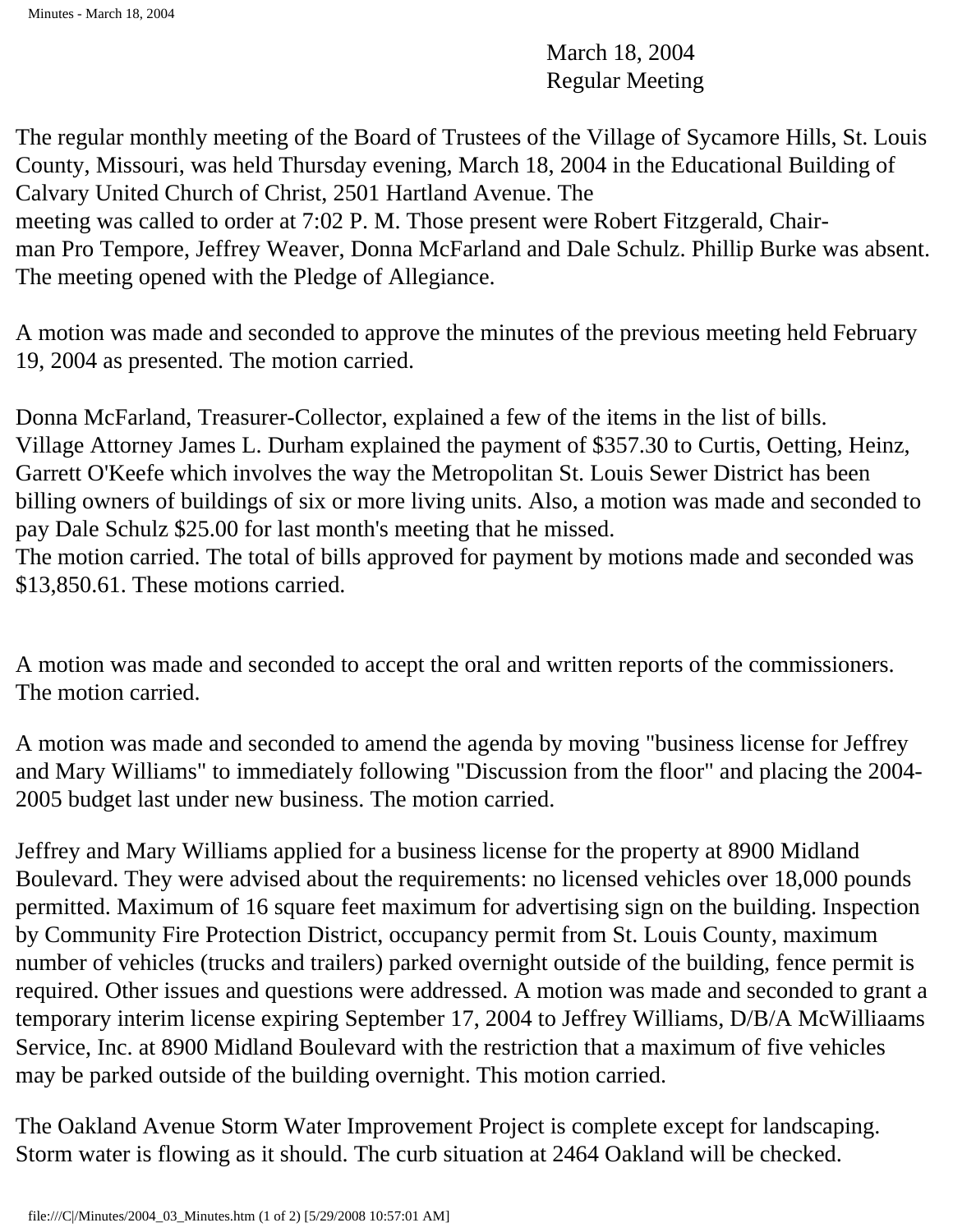Minutes - March 18, 2004

Dale Schulz gave a verbal report on the privacy fence along the north side of the rear yard at 2504 Brown Road. Mr. Durham suggested that Mr. Schulz approach Mr. liebig so we will have a record of the fence having been constructed without a permit.

The status of the fence at the rear of 8923 Midland Boulevard were discussed.

The electrical, building, mechanical and plumbing codes updated by St. Louis County were discussed. A motion was made and seconded that action on the electrical code be deferred until the April 15th meeting. The motion carried.

The itinerant business license application from Frosty Treats, Incorporated, was then considered. A motion was made and seconded to grant Frosty Treats, Incorporated an itinerant business license valid through December 31, 2004. The motion carried.

A motion was made and seconded that we declare a 10 minute recess. The motion carried.

The next and final item on the agenda is the setting of the budget for the fiscal year April 1, 2004 through March 31, 2005. After reviewing each item in the budget, the Board of Trustees agreed on a total of \$218.618.00 in anticipated receipts and anticipated expenditures of \$306.529.00.

The motion for adjournmant was made and seconded. The motion carried with adjournment at 9:25 P. M.

Fred Batcher,

Village Clerk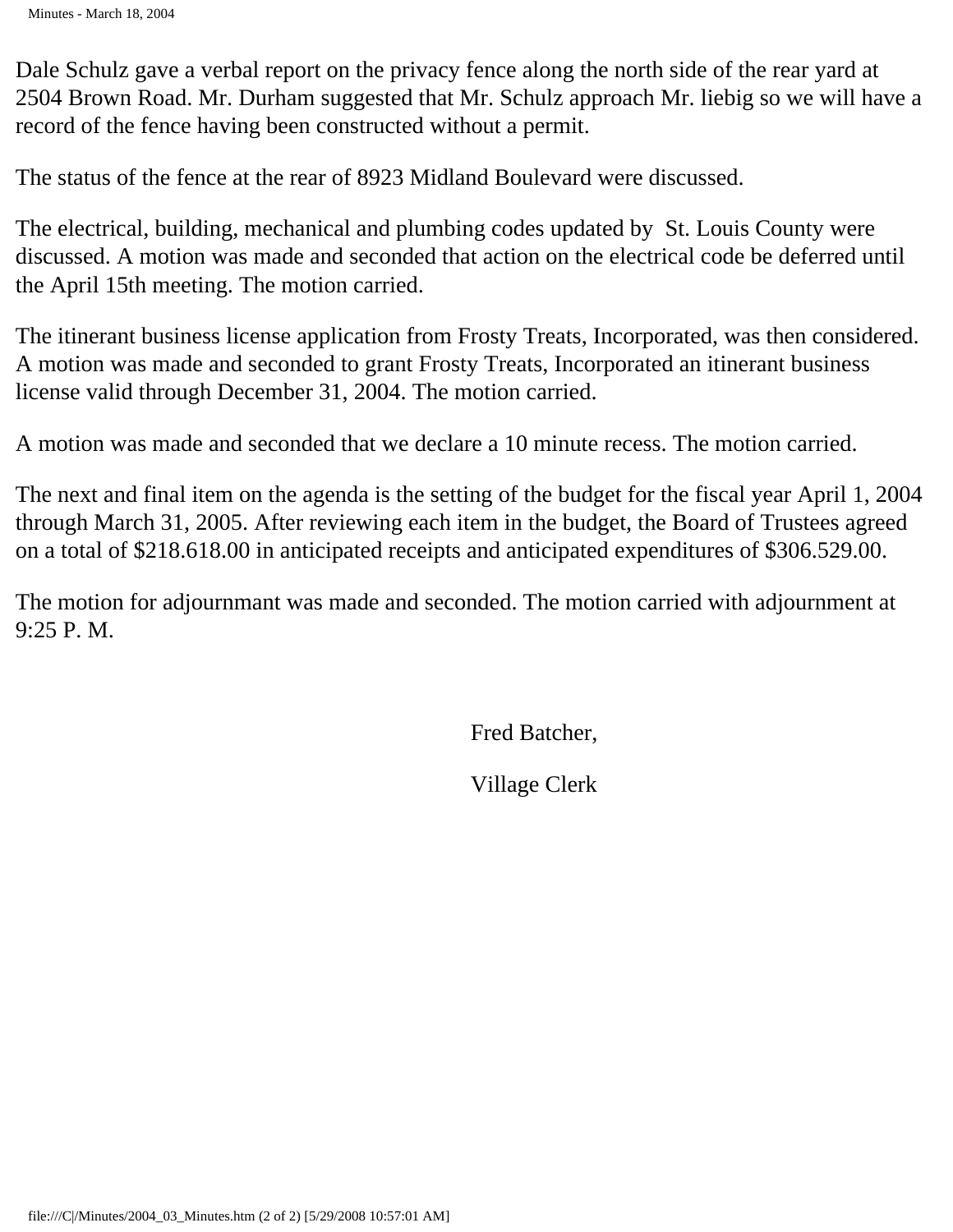April 15, 2004 Regular Meeting

The regular monthly meeting of the Board of Trustees of the Village of Sycamore Hills, St. Louis County, Missouri, was held Thursday evening, April 15, 2004 in the Educational Building of Calvary United Church of Christ, 2501 Hartland Avenue. The meeting was called to order at 7:02 P. M. with Trustees Donna McFarland, Jeffrey Weaver, Dale Schulz, Robert Fitzgerald and Phillip Burke present. The meeting opened with the Pledge of Allegiance.

The minutes of the March 18, 2004 meeting were read and approved as read upon a motion made and seconded; the motion carried.

Treasurer-Collector Donna McFarland explained that the first two items in the list of bills to be paid were approved in last month's meeting. The transfer to the Sewer Lateral Account at A. G. Edwards & Sons, Inc. includes receipts from previous months that were overlooked. This transfer makes the funds current. A motion was made and seconded to accept the treasurer's report. The motion carried.

Phillip Burke reported on his recent meeting with Superintendent Paul W. Doerrer and other Ritenour School District officials. The trustees gave verbal reports on current matters.

Dale Schulz reported that  $R \& R$  Auto, 8621 Lackland, wants to enlarge the paved area on the premises.

A motion was made and seconded to accept the reports of the commissioners. The motion carried.

Captain Morris reported on matters of concern including school bus use of village streets, graduation parties in private homes involving alcoholic beverages and disturbances outside of the residence and school age youngsters who seem not to be attending school. A St. John police officer will be on duty during summer school at Ritenour Middle School.

Tom Weis reported that the Oakland Avenue Storm Water project is almost finished except for the sodding and the walk through. A discussion followed..

A motion was made and seconded to enact Bill Number 409, "An Ordinance repealing ordinance number 400 and amending ordinance number 284, as amended by ordinance number 381, of the Village of Sycamore Hills by adopting amendments to the electrical code of St. Louis County as amendments to the building, mechanical, plumbing and electrical codes of the Village of Sycamore Hills" as Ordinance Number 401.

After an explanation by Village Attorney James L. Durham, the vote on the said motion was as follows:

Dale Schulz Aye Robert Fitzgerald Aye Jeffrey Weaver Aye

Donna McFarland Aye Phillip Burke Aye

Thereupon Bill Number 409 was declared to be duly enacted as Ordinance Number 401 of the Village of Sycamore Hills.

A village wide garage sale was discussed. It was noted that the cost of advertising the sale is more than the receipts from yard sale permits issued (in the calendar year). The discussion concluded with the setting of this year's sale for Saturday, August 7th. The advertisement will appear in the Journal on Wednesday August 4th.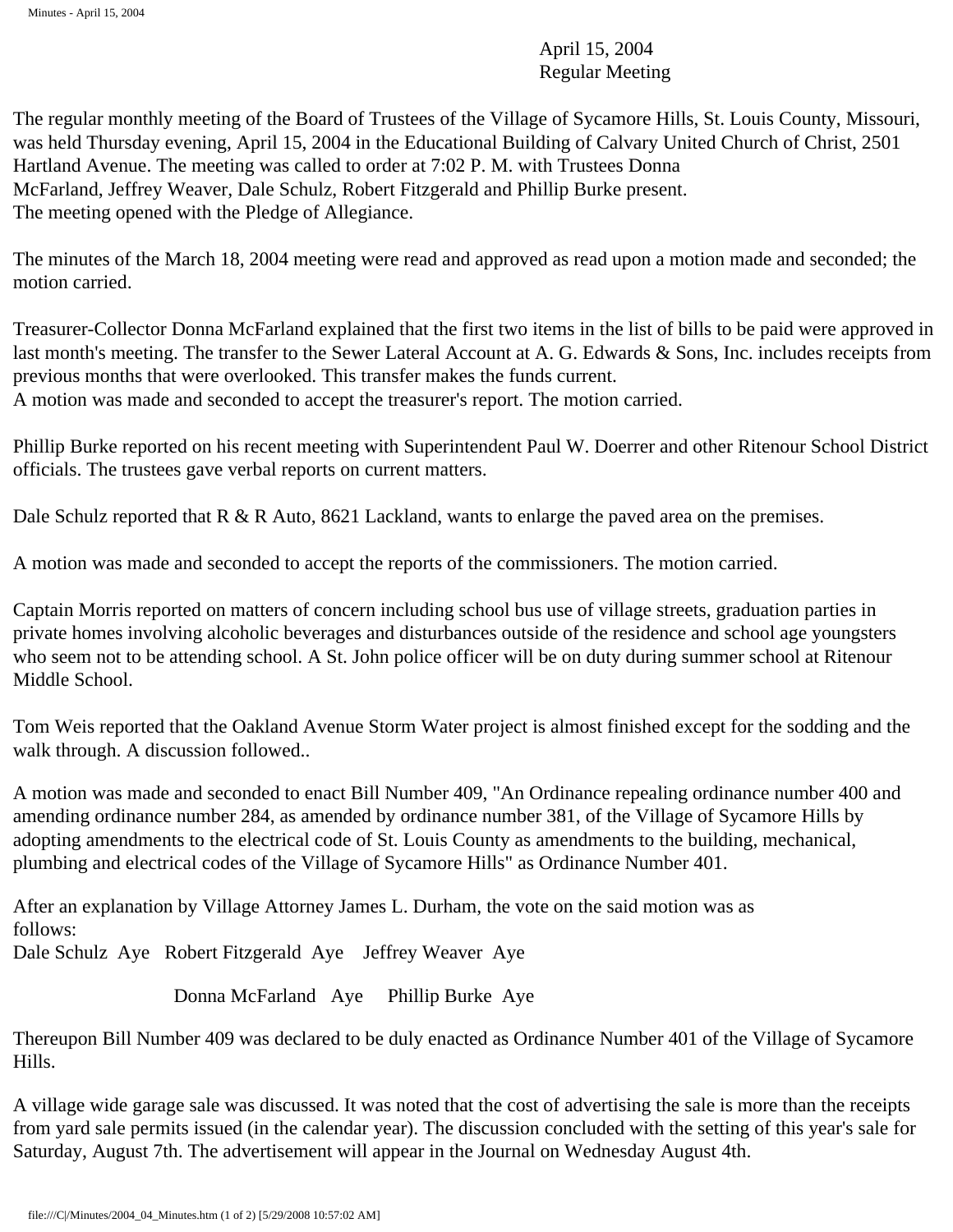```
Minutes - April 15, 2004
```
Dale Schulz will seek bids for stump and tree removal.

Chairman Phillip Burke asked for permission to get costs for street sweeping either through a cooperative arrangement with other municipalities or contractors with the hope of getting a lower cost. A short discussion resulted his being granted the requested permission.

The motion for adjournment was made and seconded The motion carried with adjournment at 7:52 P. M.

Fred Batcher,

Village Clerk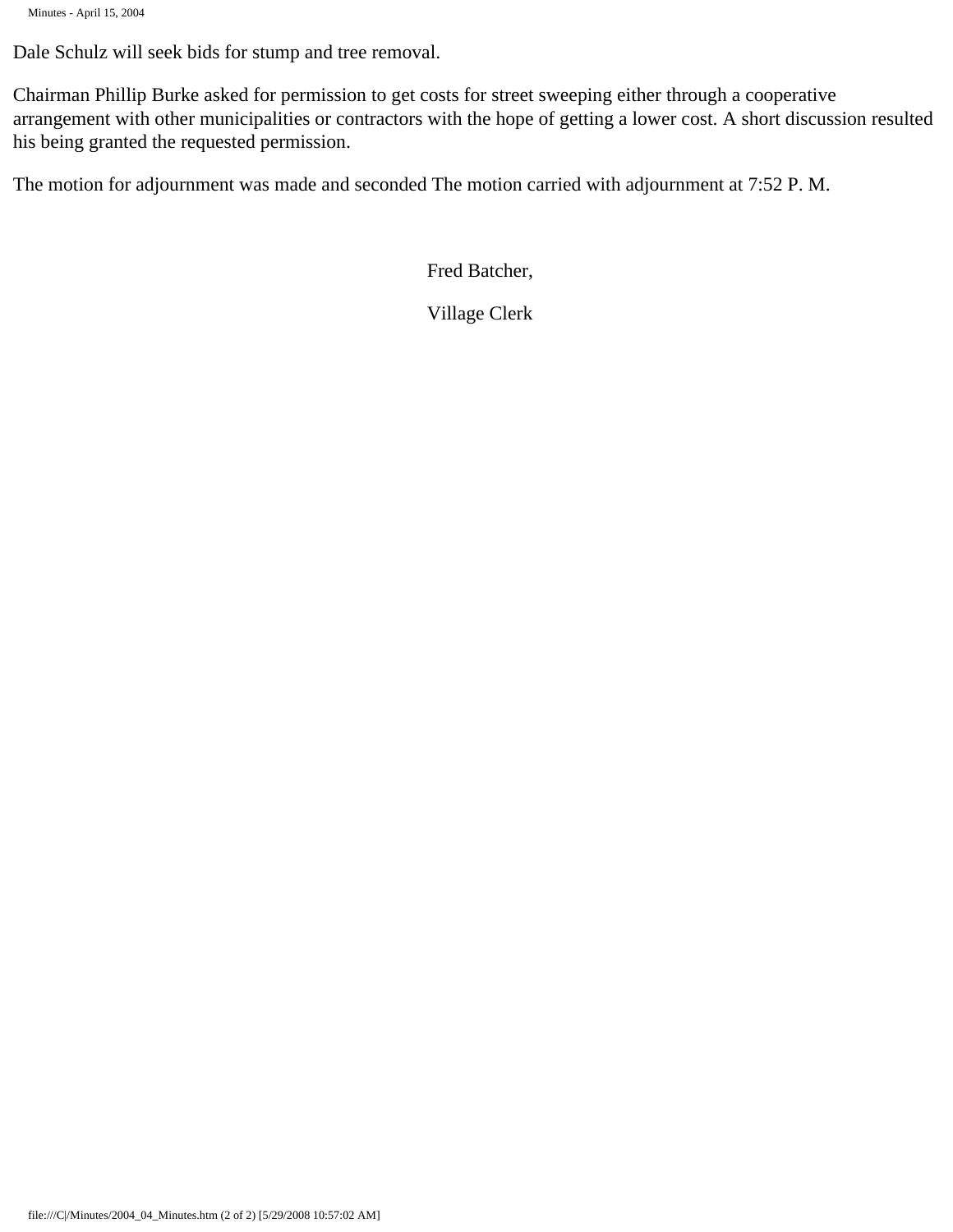May 20, 2004 Regular Meeting

The regular monthly meeting of the Board of Trustees of the Village of Sycamore Hills, St. Louis County, Missouri took place Thursday evening, May 20, 2004 in the Educational Building of Calvary United Church of Christ, 2501 Hartland Avenue. The meeting was called to order at 7:05 P. M. and opened with the Pledge of Allegiance. Those present were Jeffrey Weaver, Robert Fitzgerald, Dale Schulz and Phillip Burke. Donna McFarland was absent.

The minutes of the April 15, 2004 meeting were read. A motion was made and seconded to approve these minutes as read. The motion carried.

Phillip Burke handled the treasurer's report for Donna McFarland. After hearing his explanations for some of the items to be paid motion was made and seconded to approve bills totaling \$61,051.40; the motion carried.

A motion was made and seconded to pay Phillip Burke \$25.00 for the March 18, 2004 meeting that he missed. The motion carried.

Phillip Burke will be meeting with Bommarito Construction personnel tomorrow.

Jeffrey Weaver and Robert Fitzgerald had nothing to add to their reports. Dale Schulz reported issuing home inspection authorizations for the following: 2456 Northland, 2475 Oakland, 2508 Brown Road, 8900 Sycamore Court, 2474 Ashland, 2424 Oakland, 2440 Hartland and 2494 Northland.

A motion was made and secxonded to refund a \$3.00 overpayment to Jean Pace, 2492 Northland, for a fence permit. The motion carried.

A motion was made and seconded to accept the Chairman's and commissioners' reports as submitted. The motion carried.

Robert Fitzgerald and Jeffrey Weaver then took their oaths of office as a result of the April 6, 2004 election.

The organization of the Board of Trustees and appointive positions was then considered. Phillip Burke Chairman, Donna McFarland Finance Commissioner, Jeffrey Weaver Health Commissioner, Robert Fitzgerald Police Commissioner, Dale Schulz Street Commissioner. Appointees: Attorney James L. Durham, Building Commissioner Dale Schulz, Village Clerk Fred Batcher, Emergency Management Coordinator Wilma Bales, Marshal Terry Milam, Treasurer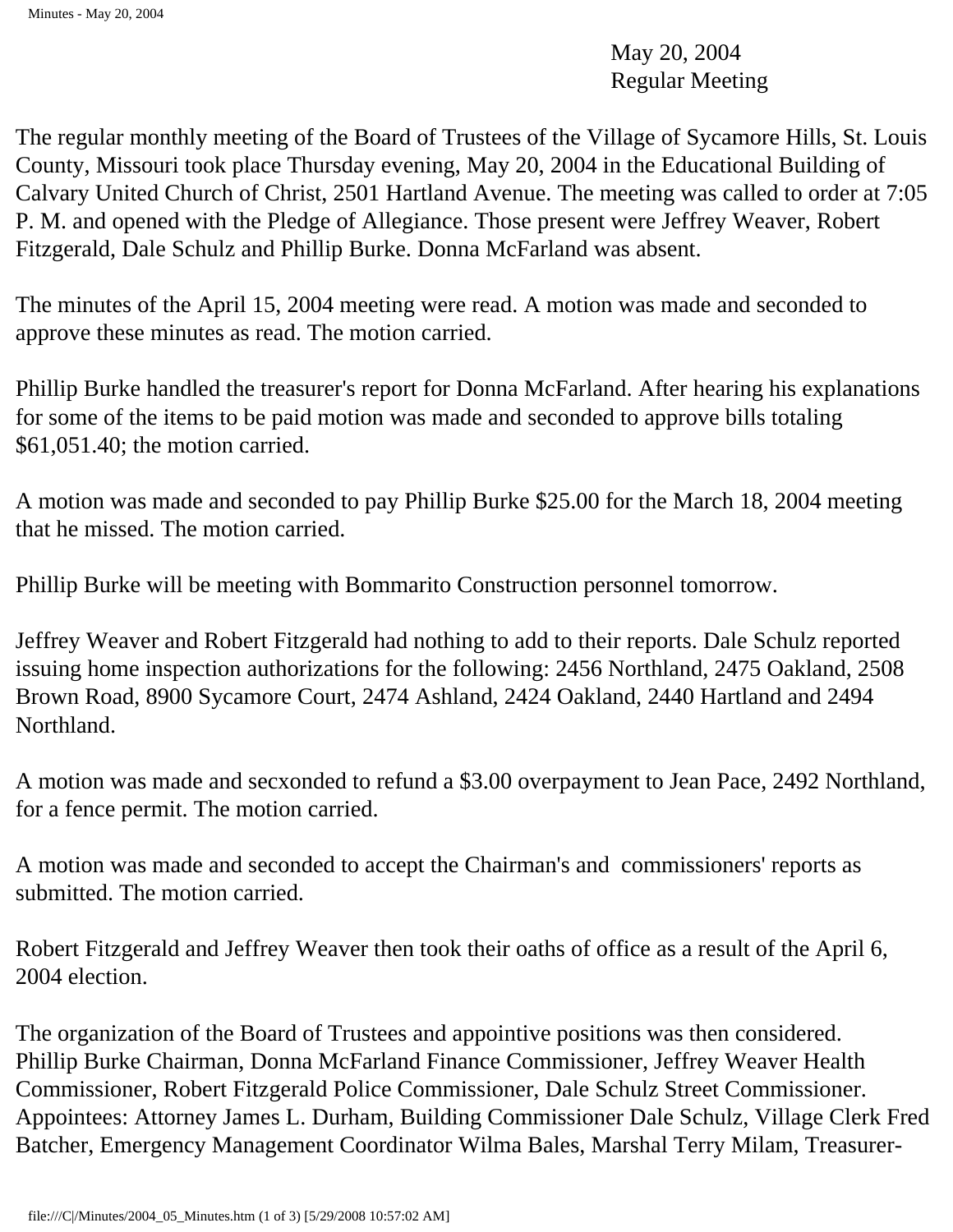Minutes - May 20, 2004

Collector Donna McFarland, Daryl Cimaglia Board of Adjustment term ending in 2009, Robert Conway Zoning Commission term ending in 2009, Orlandez Lewis Human Rights Commission term ending in 2007. A motion was made and seconded approving this list of officials and their respective positions. The motion carried.

The City of St. John Building Inspector commented on his coccerns of the housing stock and code violations in Sycamore Hills.

Orlandez Lewis, 2495 Oakland Avenue, introduced himself. He was just re-appointed to a three year term on the Human Rights Commission. Village Attorney, James L. Durham, gave a short background of the commission.

Phillip Burke will be walking through the Oakland Avenue Storm Water Improvement are with Bommarito Construction. Concern was noted about a problem where the south end of the project blends with the older section of the street. Other storm water problems were noted. A discussion followed.

Parking plans during the annual Overland Lions Club fair in Norman A. Myers Park July

29 through August 1 were discussed.

Parking permits for residents of Walton, Oakland and Ashland will be distributed with the newsletter.

Discussed the new lease agreement for the village office.

After a short discussion, a motion was made and seconded authorizing Petrov Brothers

Tree Service to spray the village evergreens on the east side of Walton Road for the sum of \$125.00 in a timely manner. The motion carried. This is the same cost as the past two years.

Parking on Lackland near Ashland was discussed. Broken windows in the building at 8900 Midland were noted.

Discussed trailers of various lengths and the parking thereof noting ordinance 377. There have been no complaints.

Parking on the premises at R & R Auto 8621 Lackland was discussed.

A storage facility for street department property was discussed. Sign posts and barricades would need to be accommodated. There is interest in combining a plan for a storage facility with the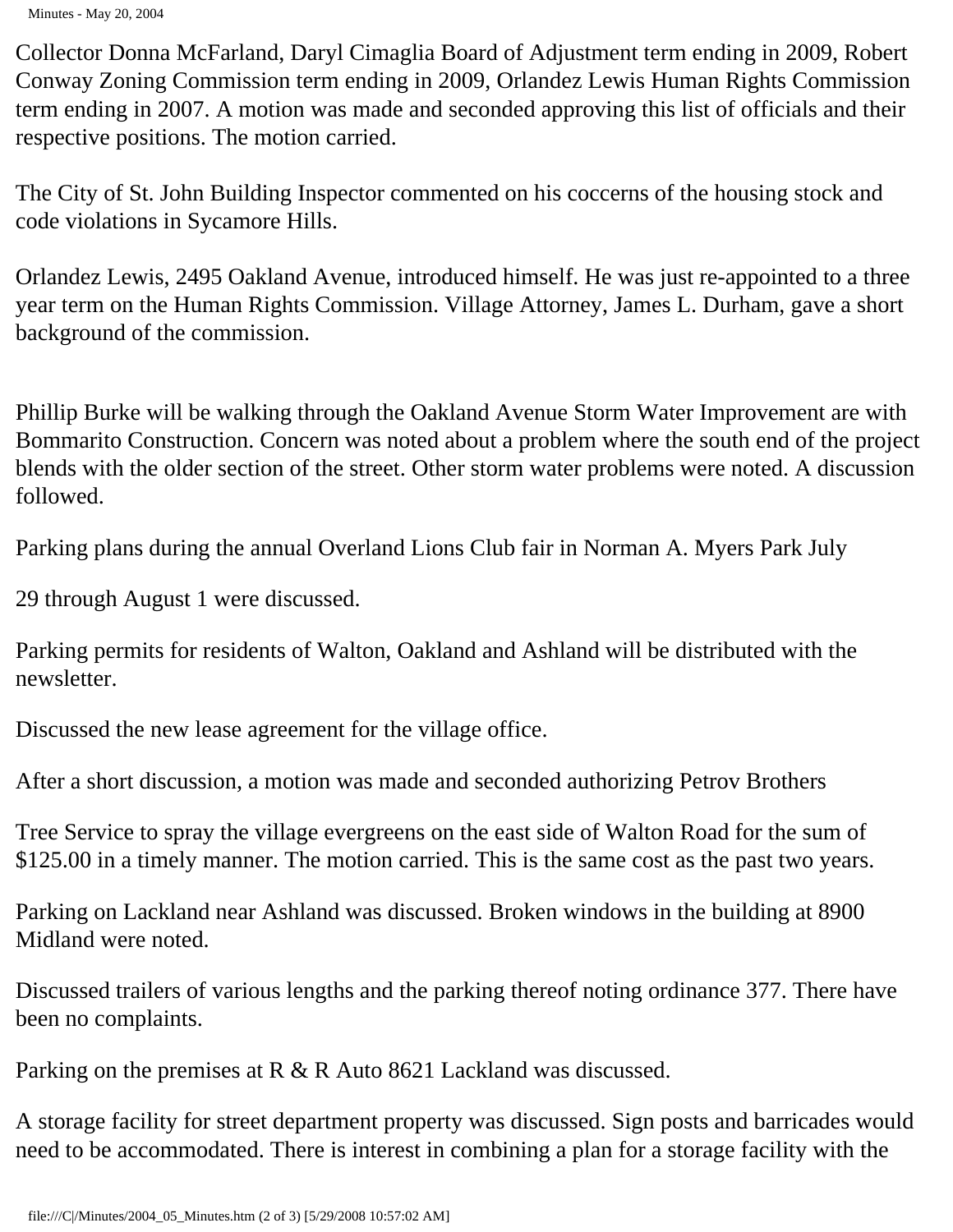lease agreement with the church. More discussion on this subject in our June 17 meeting.

The motion for adjournment was made and seconded; the motion carried with adjournment at 8:14 P. M.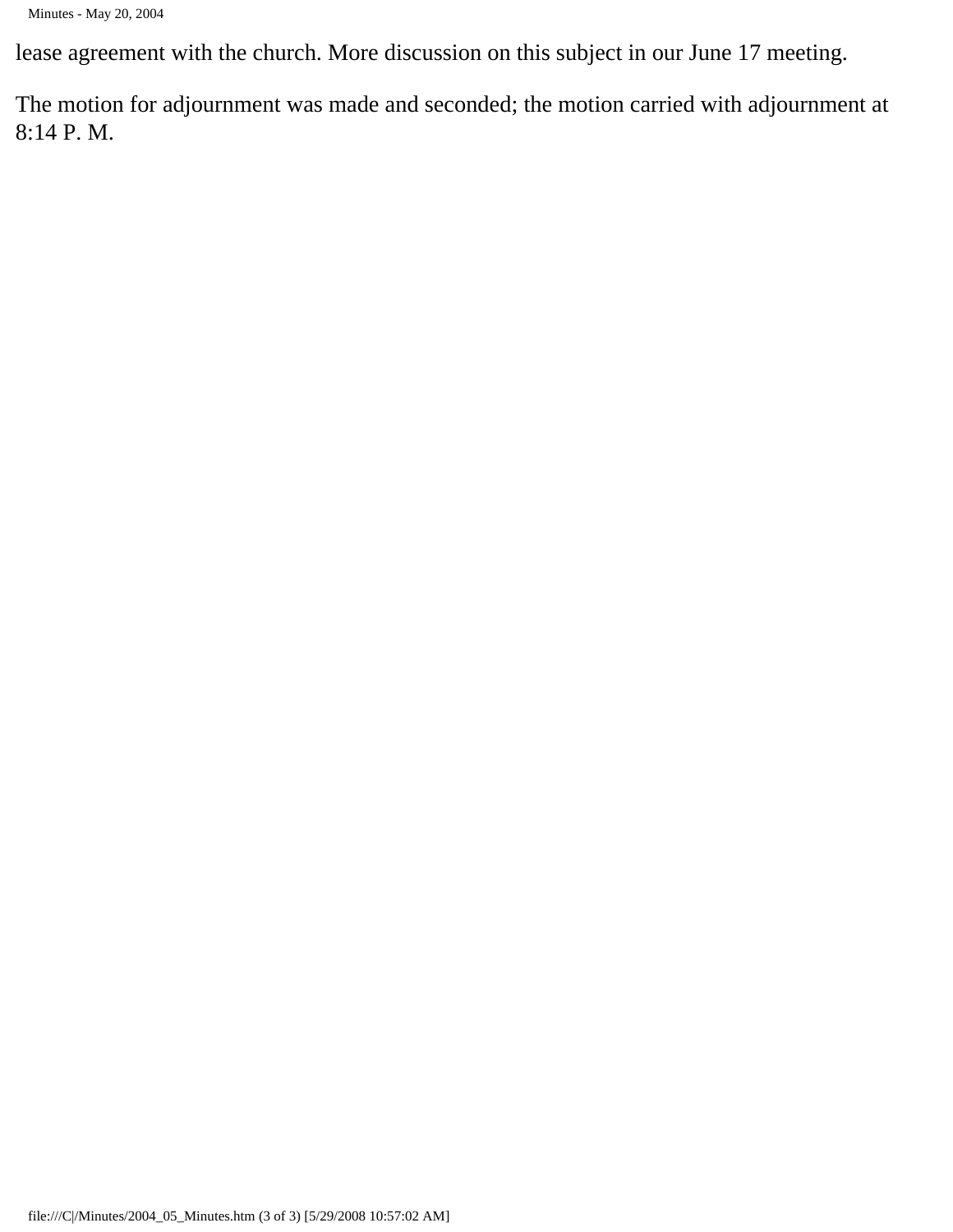June 17, 2004 Regular Meeting

The regular monthly meeting of the Board of Trustees of the Village of Sycamore Hills, St. Louis County, Missouri was held Thursday evening, June 17, 2004 in the Educational Building of Calvary United Church of Christ, 2501 Hartland Avenue. Those present were Jeffrey Weaver, Robert Fitzgerald, Donna McFarland, Dale Schulz and Phillip Burke. The meeting was called to order at 7:02 P. M. and opened with the Pledge of Allegiance.

The minutes of the previous meeting held May 20, 2004 were read. A motion was made and seconded to approve the minutes as presented. The motion carried.

Treasurer-Collector Donna McFarland explained a few of the payments. Payments to St. John for police services and animal control services include September 2003 rates. Checks 1847 and 1848 for these items from last September have never cleared. Both are now canceled. A motion was made and seconded to authorize payment of bills totaling \$11,810.61. The motion carried.

Park improvements being made by the City of Charlack were discussed briefly. Dale Schulz gave other information about his report.

A motion was made and seconded to accept the oral and written reports of the commissioners. This motion carried.

The spokesman for the St. John Police Department was Corporal Bruce Kahmke. He told about the acquisition of two new police cars with new logo and the new computer system that greatly improves communication between car and dispatcher. Carrie Woodrum, 2426 Ashland Avenue, told about the theft of her car from her driveway. Vehicle theft was discussed.

Phillip Burke will make a final check of the Oakland Avenue Storm Water Improvement project and the final payment will be on the July 15 meeting.

A resident parking plan on Walton, Oakland and Ashland during the Overland Lions Club Fair in Norman A. Myers Park July 29 through August 1 was addressed.

Bids for stump removal are being sought.

A draft copy of the newsletter has been prepared. The trustees and Village Clerk have been asked to review the contents. Some issues will be brought to the attention of residents. Ten days notice of the public hearing for Community Development Block Grant program funds for 2005 will be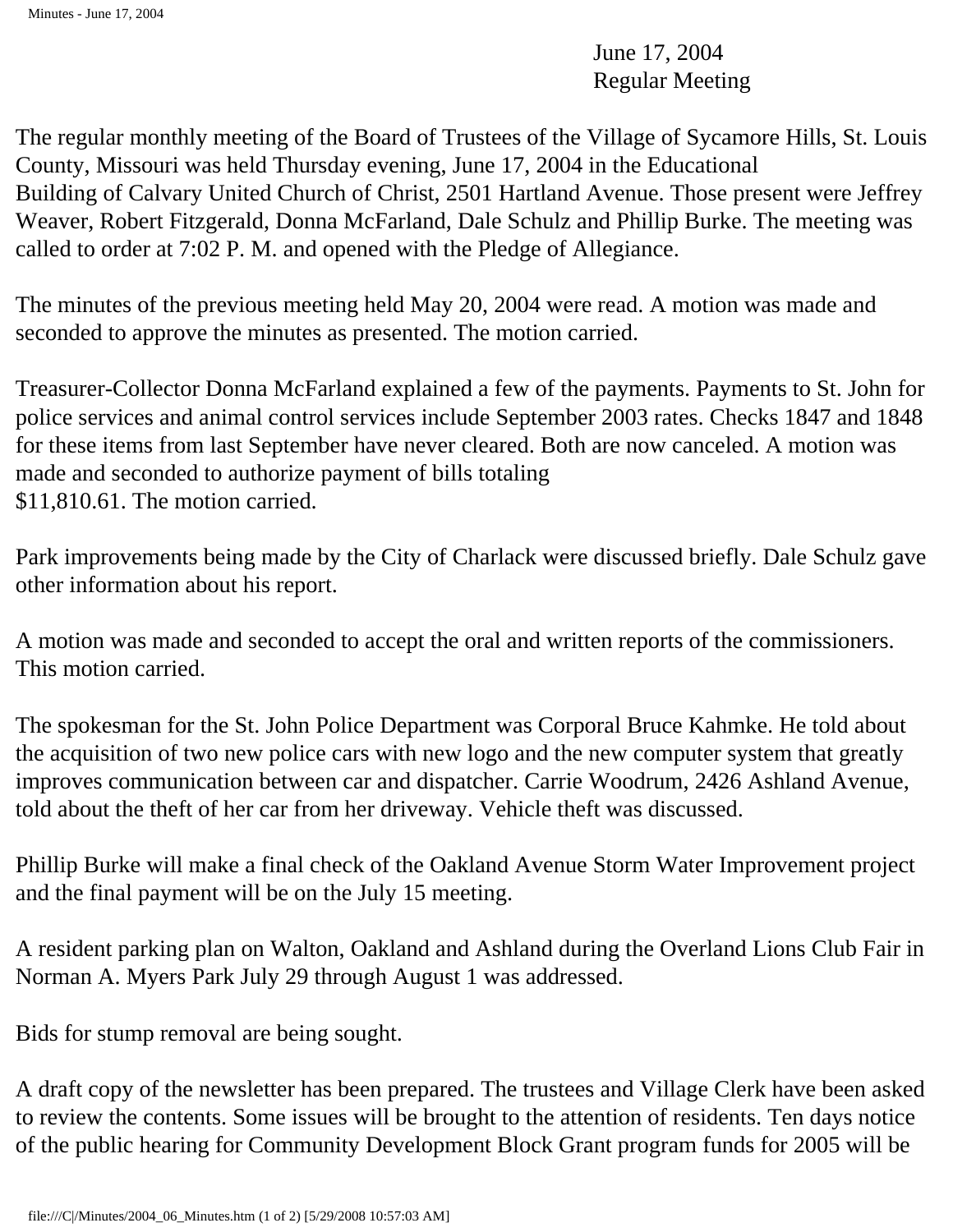in the same issue of THE SYCAMORE LEAF. A motion was made and seconded to hold the public hearing to determine the use of Community Development Block Grant Funds for 2005 on Thursday, July 1st at 7:00 P. M. The motion carried.

Police Commissioner Robert Fitzgerald noted that the state statute states that parking is prohibited within 30 feet of a stop sign unless an ordinance directs otherwise at a specific location. A short discussion took place regarding the situation at Ashland and Lackland.

Parking of trailers of various lengths both on the street and on private residential properties was discussed. Phillip will review the subject with Village Attorney James L. Durham.

The next agenda item was "A Resolution of intent to participate in natural hazard mitigation and to work toward becoming a safer community". A motion was made and seconded to adopt this resolution as resolution 04-01. The motion carried. A signed copy of this resolution will be forwarded to the East West Gateway Coordinating Council attention Martha Kopper, Manager, Hazard Mitigation Planning. There is no cost to the village.

It was believed that it would be well for us to know exactly where our corporate boundary is in the vicinity of the alley at Walton eastward across highway I-170. It was suggested that we ask Tom Weis of P. H. Weis & Associates, Inc. to get us an estimated cost of said survey. This information will be sought for our next meeting July 15.

The motion for adjournment was made and seconded. The motion carried with adjournment at 7:44 P. M.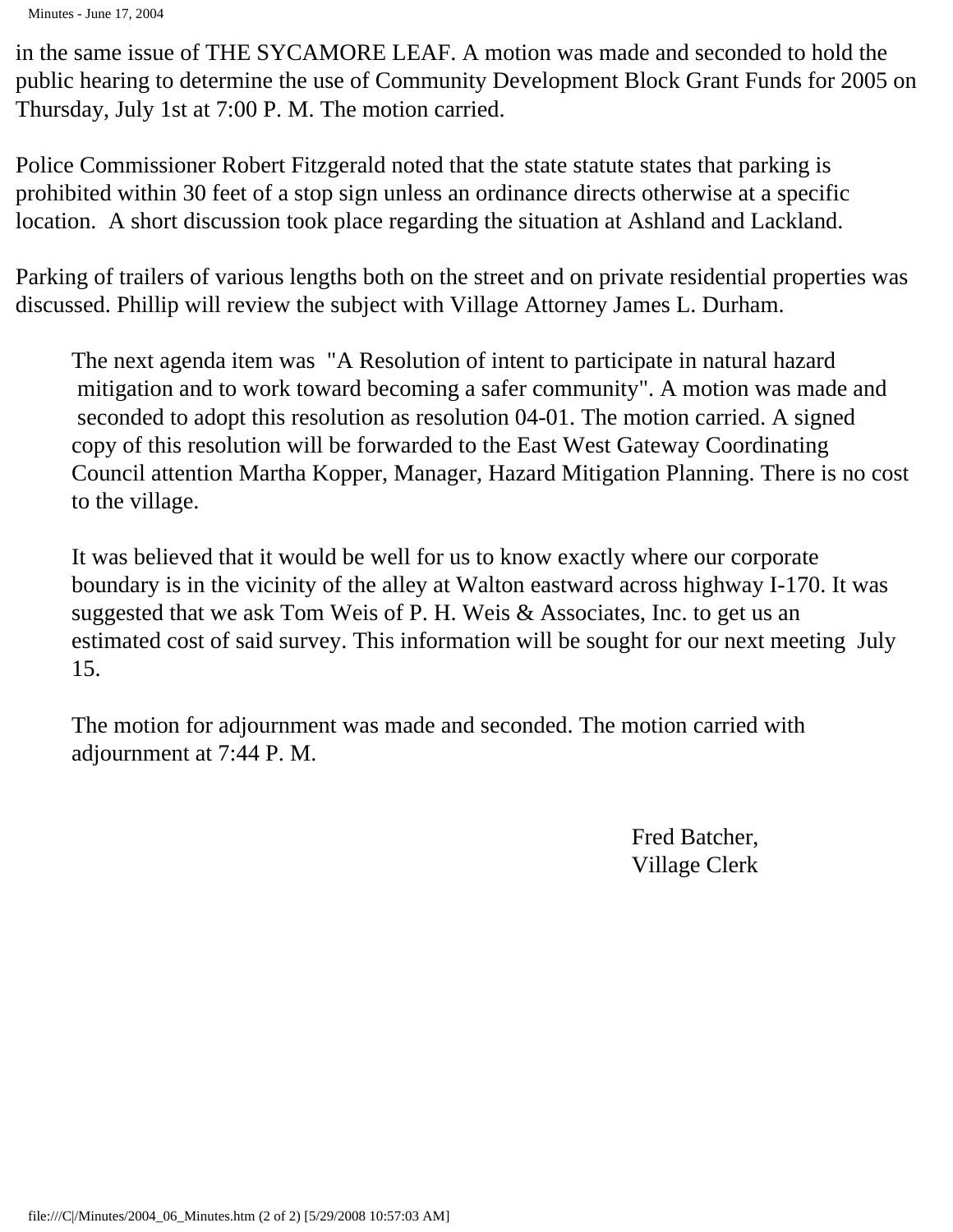July 15, 2004 Regular Meeting

The regular monthly meeting of the Board of Trustees of the Village of Sycamore Hills, St. Louis County, Missouri was held Thursday evening, July 15, 2004 in the Educational Building of Calvary United Church of Christ, 2501 Hartland Avenue. The meeting was called to order at 7:04 P. M. and opened with the Pledge of Allegiance. Those present were Phillip Burke, Robert Fitzgerald, Donna McFarland and Dale Schulz. Jeffrey Weaver was absent.

The minutes of the June 17, 2004 meeting were read. A motion was made and seconded to approve the minutes as presented. The motion carried.

Treasurer-Collector Donna McFarland explained some of the bills being paid. A motion was made and seconded to authorize payment of bills in the sum of \$9,981.15. The motion carried.

The agenda was amended to show the last item under new business "Set date for public hearing for the 2004 tax rate(s)"

Chairperson Phillip Burke is working on a letter to Tom Weis of P. H. Weis & Associates, Inc. concerning the cost of a possible survey to establish our village boundary roughly east of Walton Road.

Dale Schulz did not have a written report.

A motion was made and seconded to accept the oral and written reports of the commissioners. The motion carried.

Captain Morris of the St. John Police Department brought us free gun locks to be given to residents without any record keeping. The National Night Out will be Tuesday, August 3rd in St. John Park, Brown Road and St. Louis Avenue with planned events.

Glen Dearing, 2459 Hartland Avenue, called the board's attention to a sycamore tree in front of his home. Said tree has dropped sizable limbs during a storm and another occasion and is described as being dangerous. It will be considered for removal.

The trustees then discussed the possibility of placing a small storage building on church premises for the storage of signs and related street department property. Mr. Amos Tonsing represented Calvary United Church of Christ in the discussion. The materials to be used in construction, size, placement and other details were addressed. Ideas and guidelines were advanced.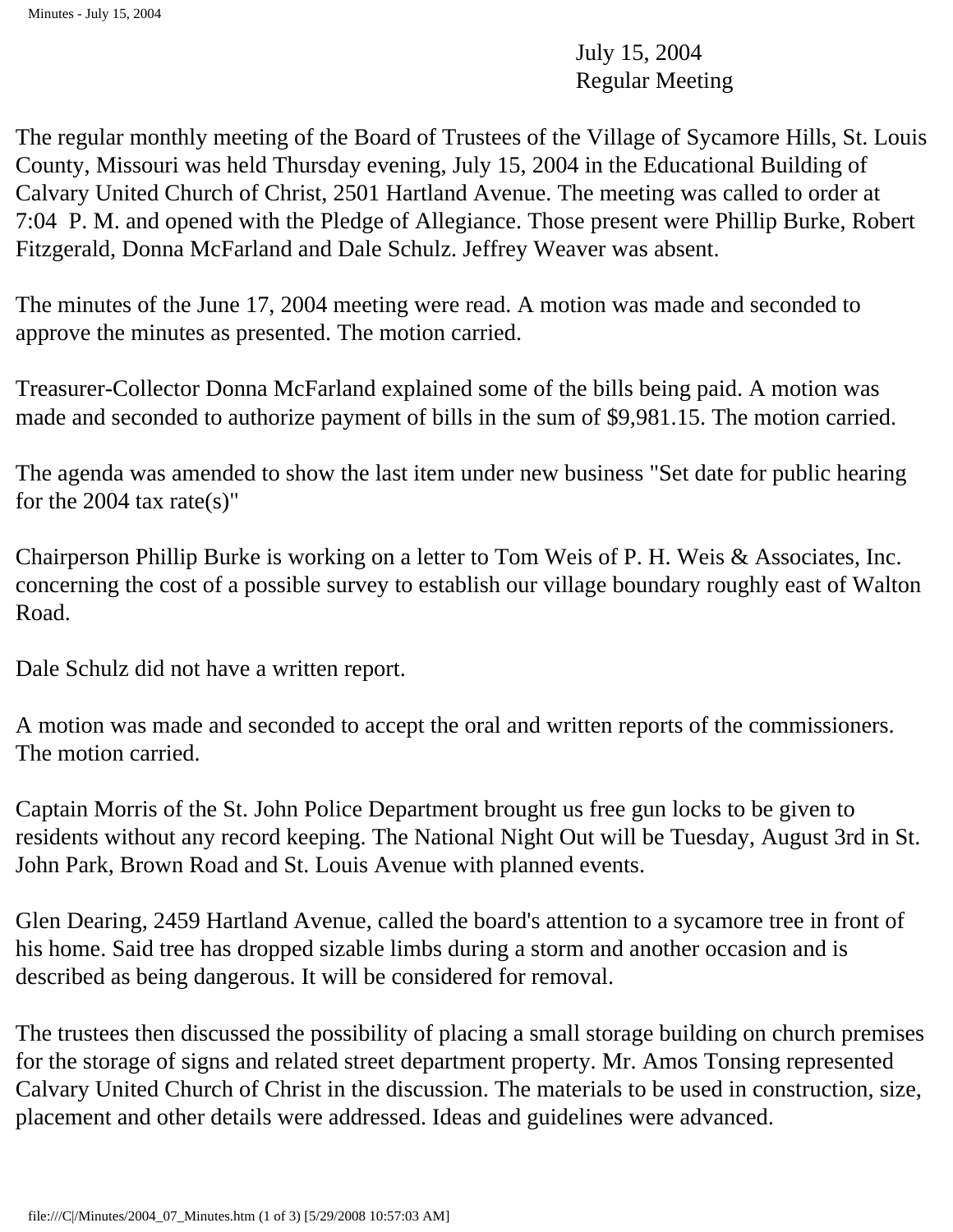Minutes - July 15, 2004

The storm water problem on Hartland Avenue is causing water to flow over driveway aprons on the west side of Hartland at about 2441 through 2451. The water then flows through the rear yards at 2448 and 2452 Brown Road. A discussion followed.

The Oakland Avenue Storm Water Project was then discussed. We are retaining \$22,146.57. We are awaiting lien waivers. A recognized problem exists where the new project work meets the old at 2465 Oakland.. It was thought that Tom Weis should be attending our meetings while we are paying the \$200.00 monthly retainer fee.

The annual Overland Lions Club Fair, July 29, 30, 31 and August 1, in Norman A. Myers Park was discussed. Plans were made to place barricades on Walton. Oakland and Ash- land. Phillip Burke volunteered to distribute parking permits on these three streets. The St. John Police Department and Community Fire Protection District will be notified of these plans.

The status of tree, stump and root removal needs to be determined and a list established.

Possible changes to the trailer ordinance (377) were discussed: open or closed, various sizes, length, uses and placement on private property.

A storage building for street department property was again discussed.

The new office lease agreement, effective August 1, 2004 through July 31, 2007, with Calvary United Church of Christ was reviewed. A motion was made and seconded authorizing the chairman of the Board of Trustees to execute said agreement. The motion carried.

Our option to extend the Waste Management of St. Louis contract for the final year with a cost increase of 4 percent was discussed. A group of local municipalities is currently working on a combined contract agreement. Since it is not known when the results will be available, a motion was made and seconded to extend our contract with Waste Management of St. Louis for its final year ending August 31, 2005. The motion carried.

A motion was made and seconded to pay Donna McFarland \$25.00 for the May 20, 2004 meeting that she missed. The motion carried.

The board of trustees set August 19 for the public hearing for setting the tax rate(s) for 2004 at the request of Donna McFarland.

The motion for adjournment was made and seconded. The motion carried with adjournment at 8: 25 P. M.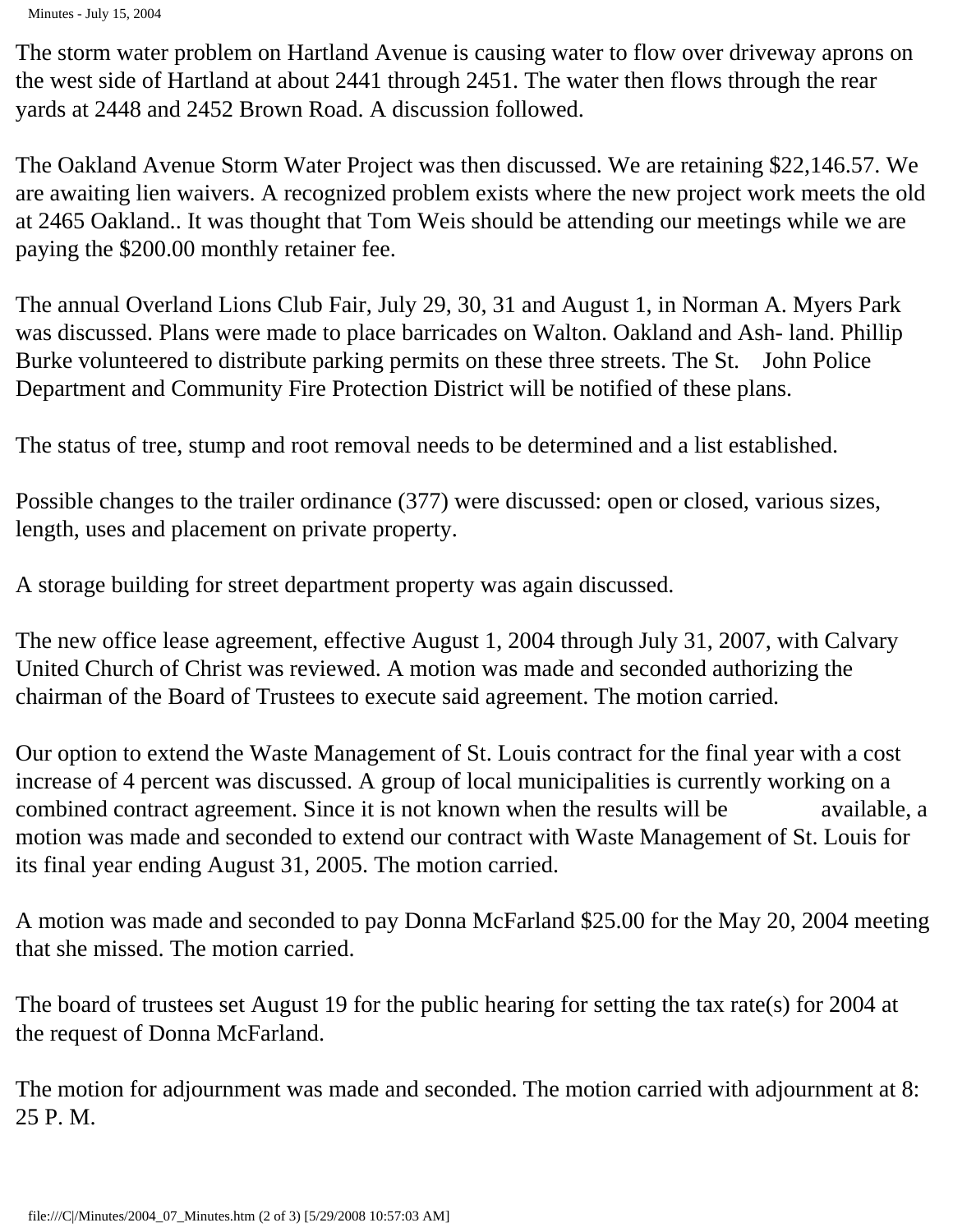Minutes - July 15, 2004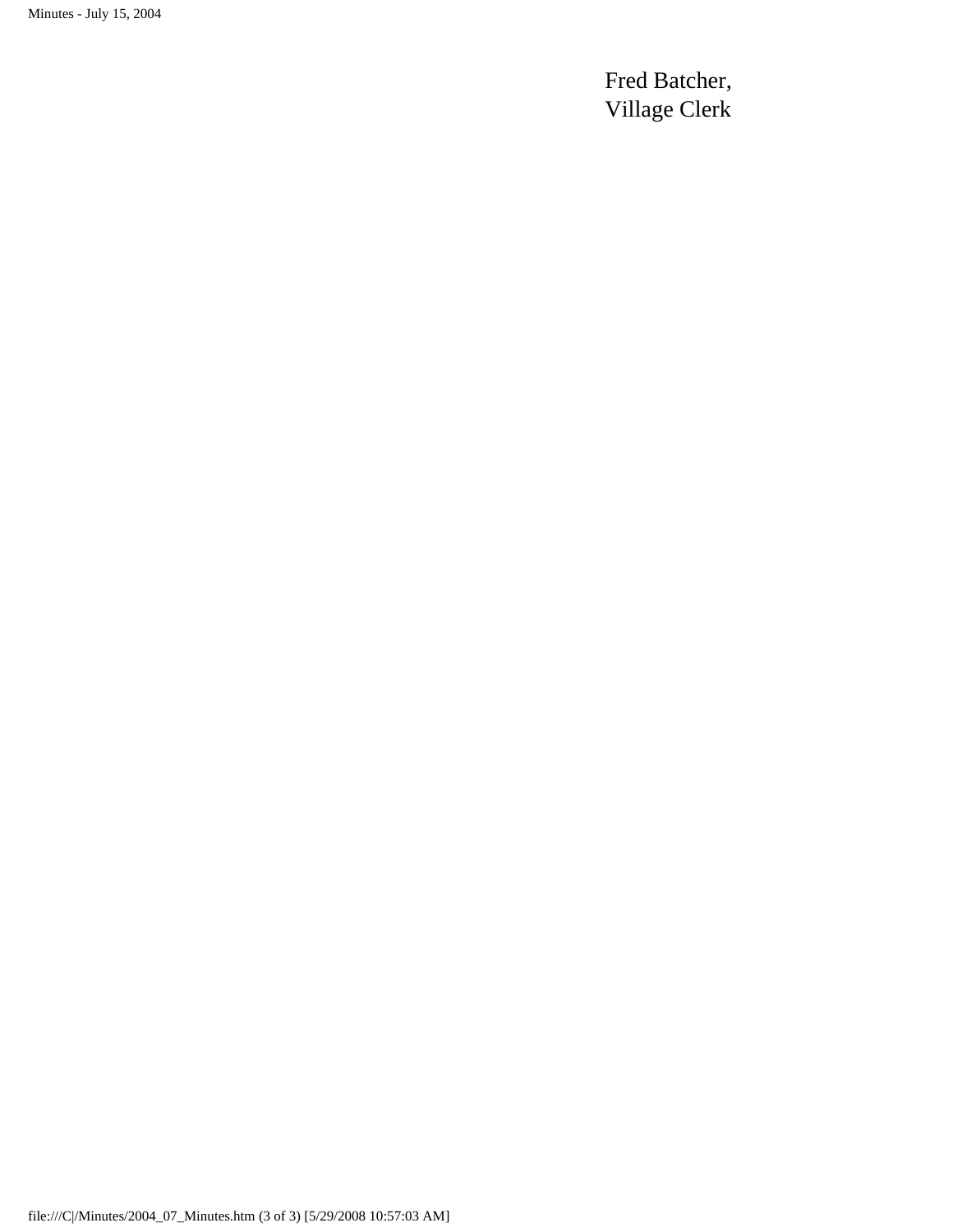August 19, 2004 Regular Meeting

The regular monthly meeting of the Board of Trustees of the Village of Sycamore Hills, St. Louis County, Missouri was held Thursday evening August 19, 2004 in the Educational Building of Calvary United Church of Christ, 2501 Hartland Avenue. The meeting was called to order at 7:00 P. M. and opened with the Pledge of Allegiance. Those present were Jeffrey Weaver, Robert Fitzgerald, Donna McFarland and Phillip Burke. Dale Schulz was absent.

The minutes of the July 15, 2004 meeting were read. A motion was made and seconded to approve the minutes as read. The motion carried.

Finance Commissioner/Treasurer-Collector Donna McFarland explained some of the bills to be paid. A motion was made and seconded to approve bills for payment totaling \$10,426.30. The motion carried.

This evening Dale Schulz gave Donna McFarland a bill for street cleanup done by Tom Vintson, The bill, for twenty-nine hours at \$15.00 per hour, did not have any dates or other details but was approved by Dale Schulz. A motion was made and seconded to pay Tom Vintson \$435.00. A discussion followed. Donna McFarland will inform Mr. Schulz that no more payments will be made to Mr. Vintson unless a completed work order is prepared by Dale Schulz. The motion carried.

A motion was made and seconded to pay Jeffrey Weaver \$25.00 for the July 15, 2004 meeting that he missed. The motion carried.

Phillip Burke reported on letters he has written to the City of Charlack requesting more information on improvements in their city park; To Jim Phillips Director of Public Works for the City of St. John concerning minor street repairs for the Village of Sycamore Hills. Jeffrey Weaver reported on rat abatement and other enforcement issues. Michelle Allen, 2427 Oakland called the village office and reported presence of rats. Details were given to Mr. Weaver.

A motion was made and seconded to accept the commissioners' reports as presented. The motion carried.

It was reported that the St. John Public Works Department will be happy to assist us with minor street repairs. We also heard a report on parking violations during the Overland Lions Club Annual Fair. Buses coming to Ritenour Middle School were discussed briefly.

Tom Weis of P. H. Weis & Associates, Inc. discussed the Oakland Avenue Storm Water Project.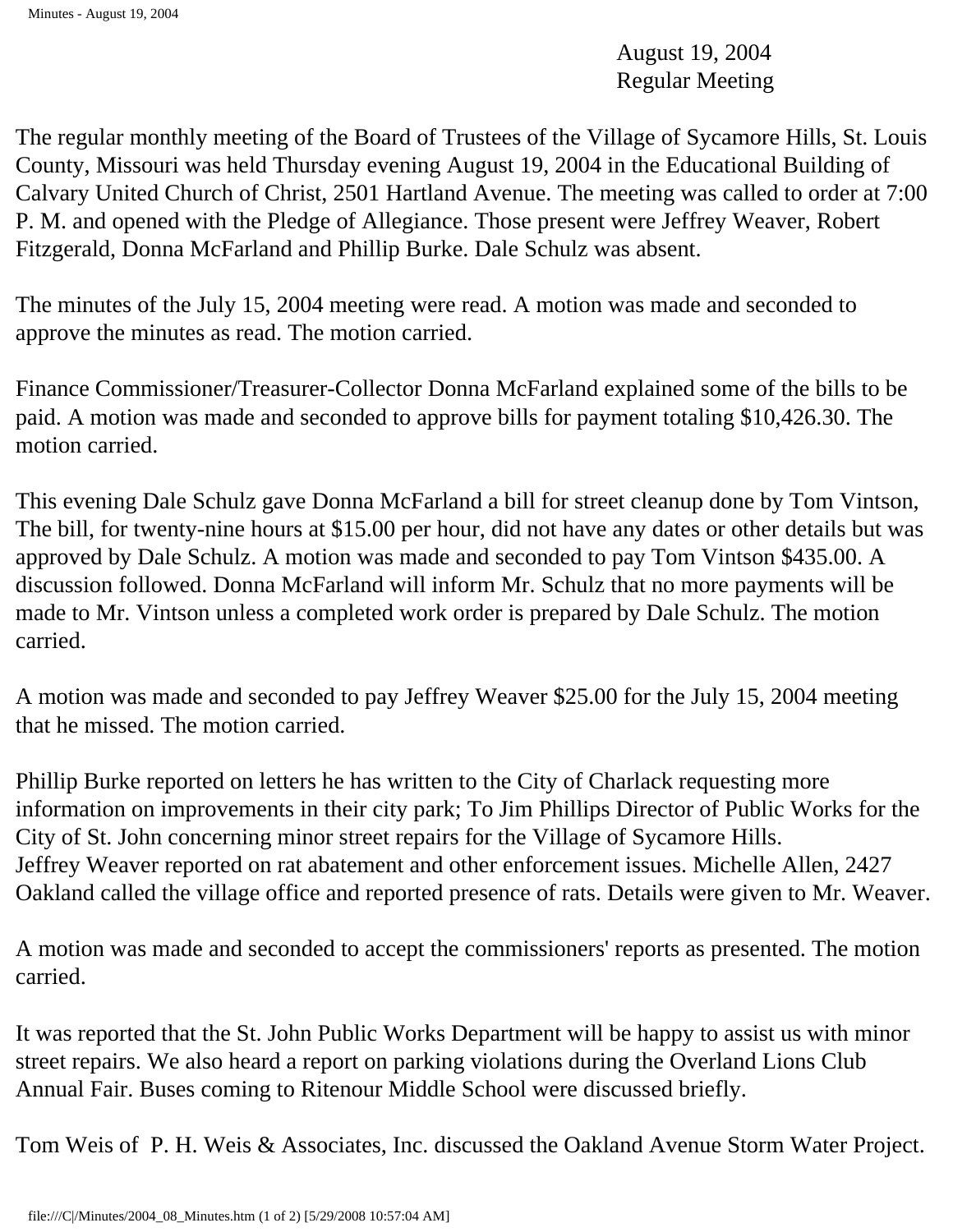Minutes - August 19, 2004

The sidewalk replacement at 2496 Oakland was discussed and will be checked. We can withhold a small amount for correcting this situation. Our final payment and reimbursement from Metropolitan St. Louis Sewer District were addressed. Tom Weis recommended withholding \$500.00 for sidewalk correction.

A motion was made and seconded that we pay J. W. Bommarito Construction \$16,847.93 as recommended by P. H. Weis & Associates, Inc. Discussion continued. The motion carried.

Reference was then made to Phillip Burke's letter to P. H. Weis & Associates, Inc. concerning a survey of our corporate boundary on the northern and eastern edges of the village. Mention was made of the alley near Walton Road and the construction by Charlack in the park.

The agenda was amended by deleting "tree and stump removal" and "definition of trailer vehicle"

The proposed storage building was discussed. Robert Fitzgerald reported on findings thus far by visiting sites of a few buildings.

Bill Number 410, "An Ordinance establishing the annual rate of tax levy for the year 2004, on all property within the Village of Sycamore Hills, St. Louis County, Missouri, for general municipal purposes and for public health purposes and providing for the extension of said taxes on the books of the Collector of Revenue of St. Louis County." was introduced and read in full. A motion was made and seconded to enact Bill Number 410 as Ordinance Number 402 of the Village of Sycamore Hills. Village Attorney James L. Durham congratulated Donna McFarland for her work gathering data. He then offered an explanation of some of the details. Additional discussion took place. The vote on the said motion was as follows: Jeffrey Weaver Aye; Robert Fitzgerald Aye; Phillip Burke Aye;

 Donna McFarland Aye. Dale Schulz was absent The following trustees voted Nay: None. Thereupon Bill Number 410 was declared to be duly enacted as Ordinance Number 402 of the Village of Sycamore Hills.

The motion for adjournment was made and seconded. The motion carried with adjournment taking place at 8:01 P.M.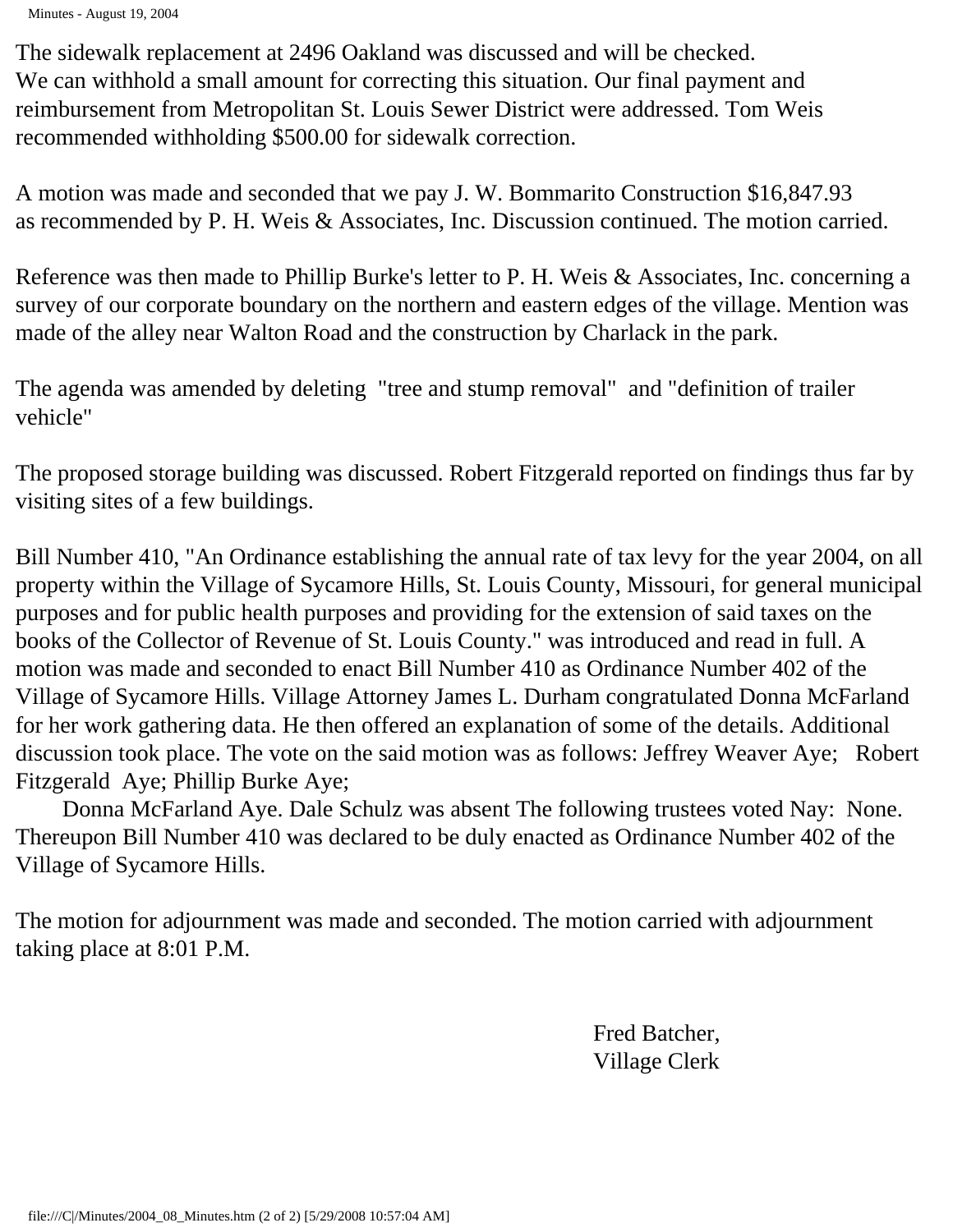September 16, 2004 Regular Meeting

The regular monthly meeting of the Board of Trustees of the Village of Sycamore Hills, St. Louis County, Missouri, was held Thursday evening, September 16, 2004 in the Educational Building of Calvary United Church of Christ, 2501 Hartland Avenue. The meeting was called to order at 7:00 P. M. with Donna McFarland, Robert Fitzgerald and Phillip Burke present. The meeting opened with the Pledge of Allegiance.

The minutes of the August 19, 2004 meeting were read. A motion was made and seconded to approve these minutes as presented. This motion carried.

After Donna McFarland's explanation of the bills, a motion was made and seconded to authorize payment of bills totaling \$27,114.24. The motion carried. A motion was made and seconded to pay Dale Schulz \$25.00 for the August 19th meeting that he missed. The motion carried.

Phillip Burke has received the Oakland Avenue driveway apron repair proposal from the City of St. John. This resulted from his and Dale's meeting with St. John Street Department people.

Dale Schulz arrived in time to give the Street Commissioner's report. Basically, his report will stand as presented.

A motion was made and seconded to accept the reports of the Chairman and Commissioners. The motion carried.

Terry Milam said he would have new figures for police services for the year beginning September First by the end of this week.

A motion was made and seconded to have the Oakland Avenue driveway apron repair discussion now. The motion carried. Problems at several driveways on Oakland were then discussed. A motion was made and seconded to accept the proposal of the City of St. John in the sum of \$2,648.00 for the repairs. Discussion followed. The motion carried. St. John Public Work Department will notify us 48 hours prior to the start of the project.

The agenda was amended to have tree stump removal and storage building taken up in the work session to follow this meeting.

Donna McFarland reported that the Oakland Avenue Storm Water Improvement Project was completed \$3,558.74 below budget.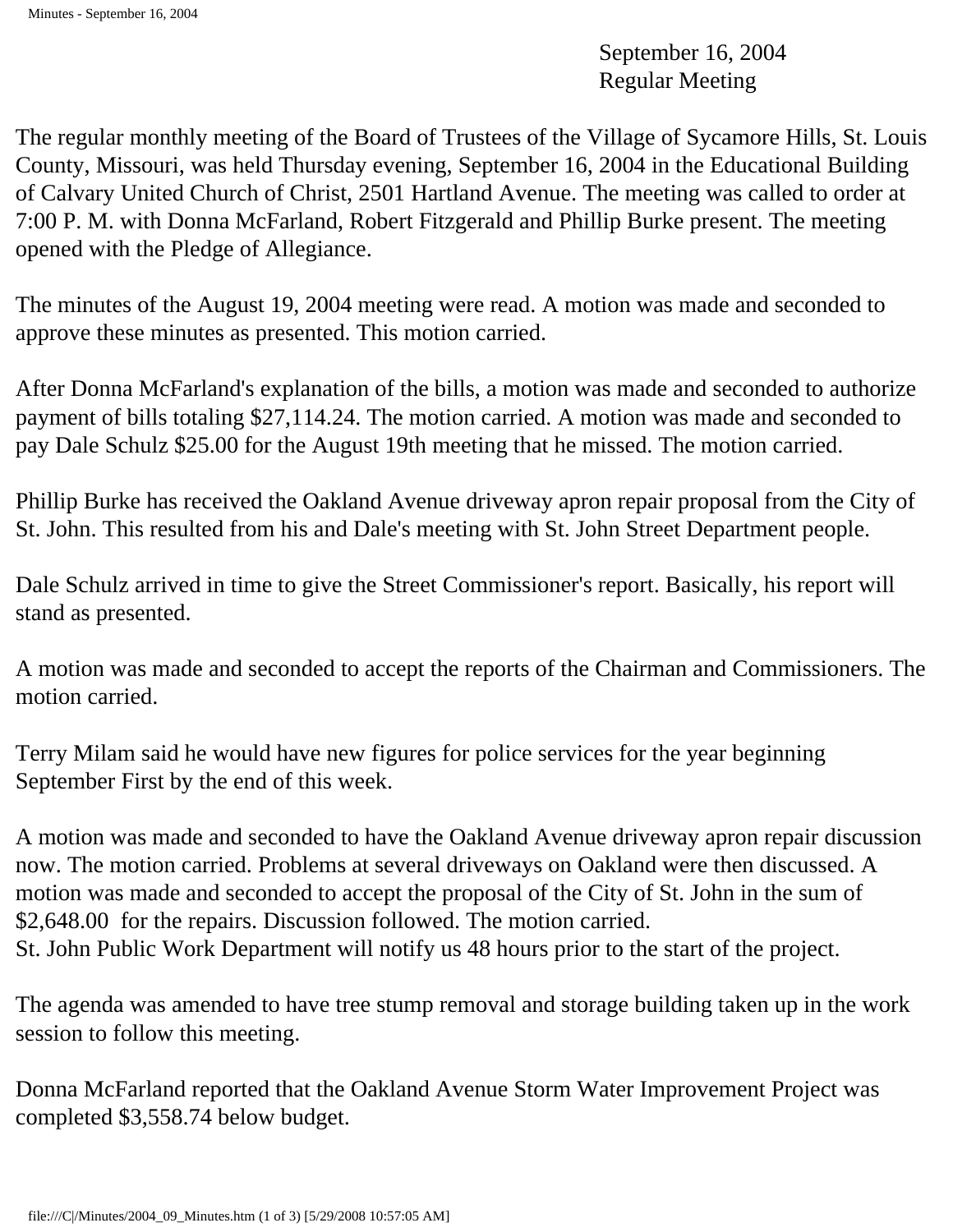Bill Number 411, "An Ordinance repealing Ordinance Number 377 of the Village of Sycamore Hills and enacting in lieu thereof an ordinance regulating the parking, storing and use of trailers within the Village of Sycamore Hills, providing definitions and containing a penalty provision for the violation thereof" was introduced and read in full. A motion was made and seconded to enact Bill Number 411 as Ordinance Number 403. The vote on the said motion was as follows: Robert Fitzgerald Aye Donna

 McFarland Aye Dale Schulz Aye Phillip Burke Aye Jeffrey Weaver was absent Thereupon Bill Number 411 was declared to be duly enacted as Ordinance Number 403 of the Village of Sycamore Hills.

A storage shed for street department property was then discussed. More discussion will take place in the work session.

Consideration was then given to the purchase of a new air conditioner for the village office. Phillip Burke has been looking what is available After a discussion, a motion was made and seconded authorizing Messrs. Fitzgerald and Burke to purchase a new air conditioner for the village office at a cost not to exceed \$200.00. The motion carried.

The purchase of a new computer for the village office was then discussed. Jeffrey Weaver prepared two quotes: \$1,400.00 Microsoft Office 3 (2003) \$1,825.00 Has copier printer, scanner features.

Additional discussion and research will be needed.

Changing the location of the "No parking here to corner" sign to one farther north on the west side of Northland near Midland was discussed. Mr. Fitzgerald will research the situation.

Painting no parking zones at corners was discussed. Phillip Burke will consult with the St. John Public Works Department and ask for recommendations.

Phillip Burke explained the Forest Releaf tree planting program for the public places in the village. Discussion followed. Several tree varieties were mentioned. A motion was made and seconded to spend not more than \$100.00 for trees. The motion was seconded and it carried. Tree selection will occur during the work session.

Dale Schulz would like a closed meeting to discuss matters covered by the sunshine law. Mr. James L. Durham, the village attorney, will be consulted.

The motion for adjournment was made and seconded; this motion carried. Adjournment took place at 8:20 P. M.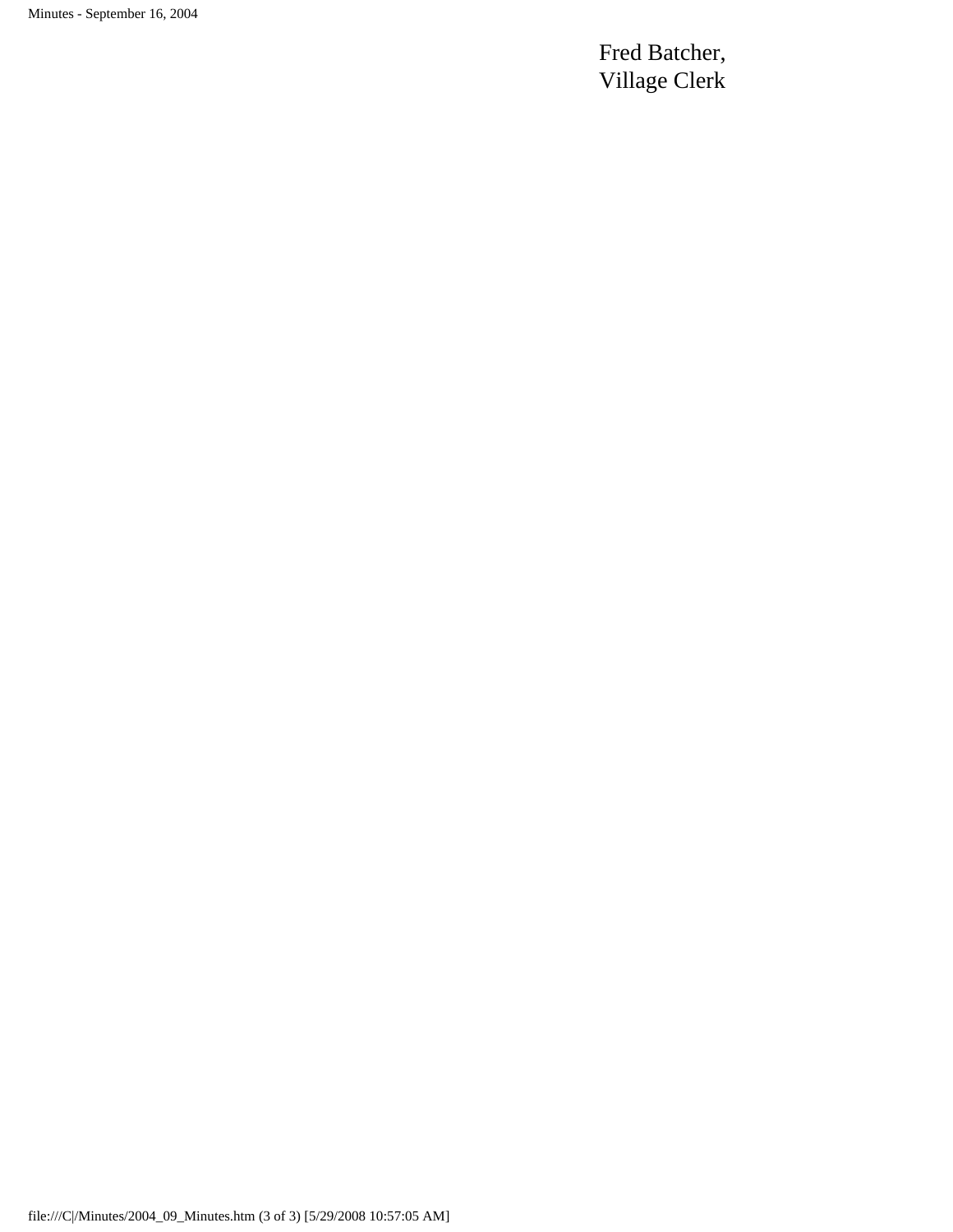October 21, 2004 Regular Meeting

The regular monthly meeting of the Board of Trustees of the Village of Sycamore Hills, St. . Louis County, Missouri, was held Thursday evening, October 21, 2004 in the Educational Building of Calvary United Church of Christ, 2501 Hartland Avenue. The meeting was called to order at 7:02 P. M. with trustees Jeffrey Weaver, Robert Fitzgerald, Donna McFarland, Dale Schulz and Phillip Burke present and opened with the Pledge of Allegiance.

A motion was made and seconded to approve the minutes of the September 16, 2004 meeting as presented. The motion carried.

After hearing Donna McFarland's explanation of a few of the bills, a motion was made and seconded to approve bills for payment totaling \$13,663.69. The emotion carried.

A motion was made and seconded to accept the commissioners' reports. The motion carried.

Captain Morris of the St. John Police Department offered to write an article for "The Sycamore Leaf" urging residents not to leave their unattended vehicles warm up. Many car thefts have taken place as a result of this practice. The Citizens Police Academy is being offered starting tonight.

The storage building was then discussed. The cost of one such structure was \$1,276 plus paint and footing or base. Location, storage of combustibles, liability etc. A motion was made and seconded setting a maximum cost for this project at \$1,800.00. The motion carried..

Improvements on Oakland made by the City of St. John was discussed briefly. Payment for same was included in tonight's bills.

The survey to establish our corporate limits at the alley, across Walton Road, across the City of Charlack park and Highway I-170 and back to the corner of Lackland and Walton. P. H. Weis & Associates, Inc. has given us an estimate of \$4,300.00. We may consider doing this project over a period of perhaps four years. After additional discussion, it was decided that Phillip Burke will direct our several questions to Tom Weis.

It was reported that the City of St. John contracts for curb painting. Although state statute specifies no parking within 30 feet of stop signs we can use a different measurement. It was decided to delay this project until spring.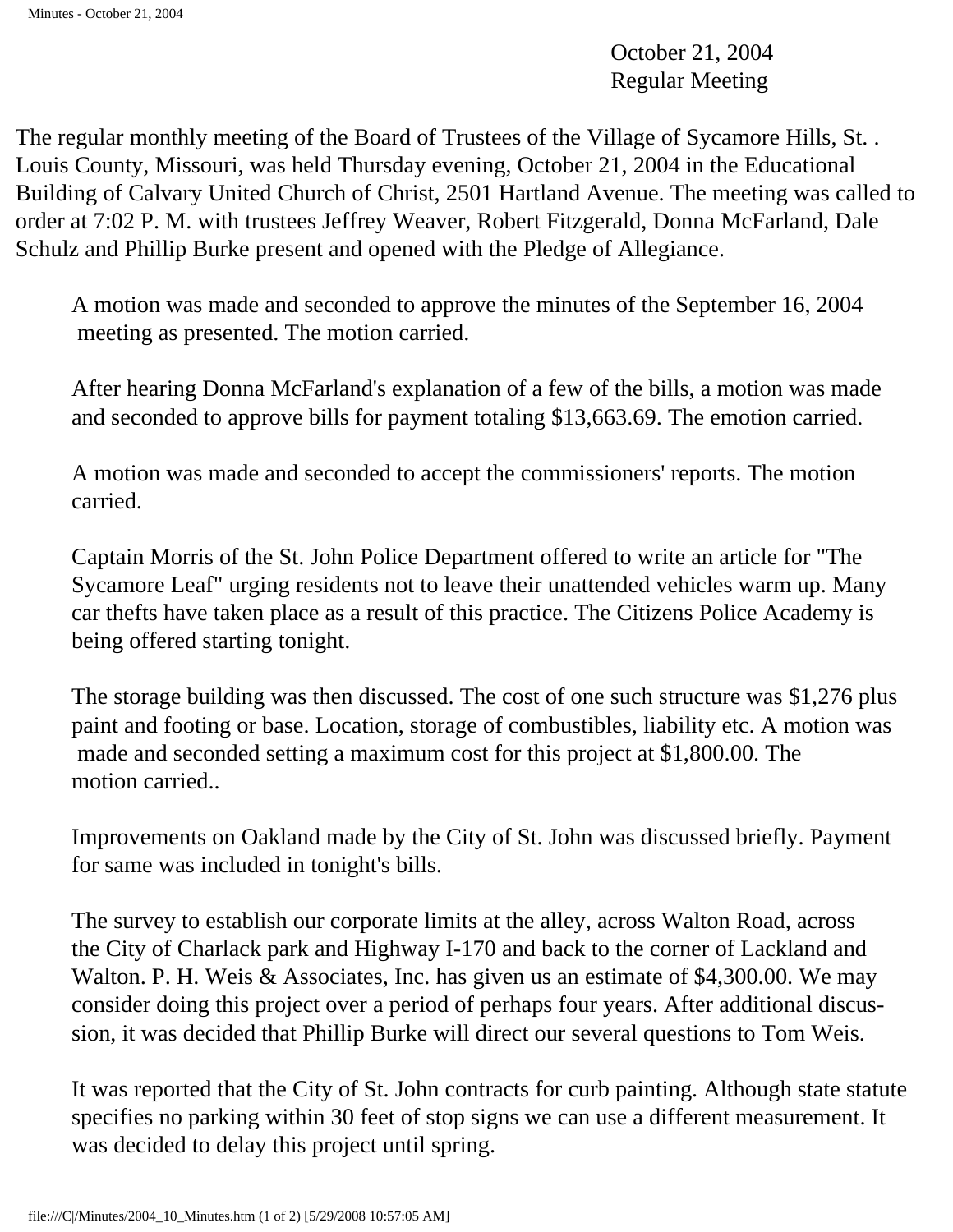The purchase of a new computer was discussed. After a discussion, a motion was made and seconded to transfer \$1,500.00 from leaf pickup to office equipment. This will allow funds for the new computer and the new air conditioner for the village office. The revised budget will have \$2,600.00 for office equipment and \$2,000.00 in leaf pick up category. The motion carried.. A motion was made and seconded to earmark \$2,000.00 of the \$2,600.00 for the new computer. The motion carried.

The cost of snow removal was discussed in view of the quotation from the City of St. John. The only change might be an additional charge of \$2.50 per ton for salt due to shipping charges. A motion was made and seconded to us the services of the City of St. John for snow removal for the winter of 2004-2005. The motion carried.

The City of St. John has advised that the cost of police services for the year September 1, 2004 through August 31, 2005 will increase by 5%. The monthly charge will be \$2,562.32 up from \$2,440.30. A motion was made and seconded to approve the new monthly charge of \$2,562.32 for police services effective September 1, 2004. The motion carried.

A motion was made and seconded to pay Jeffrey Weaver \$25.00 for the September meeting that he missed. The motion carried.

The motion to adjourn was made and seconded. The motion carried with adjournment at 8:00 P.M.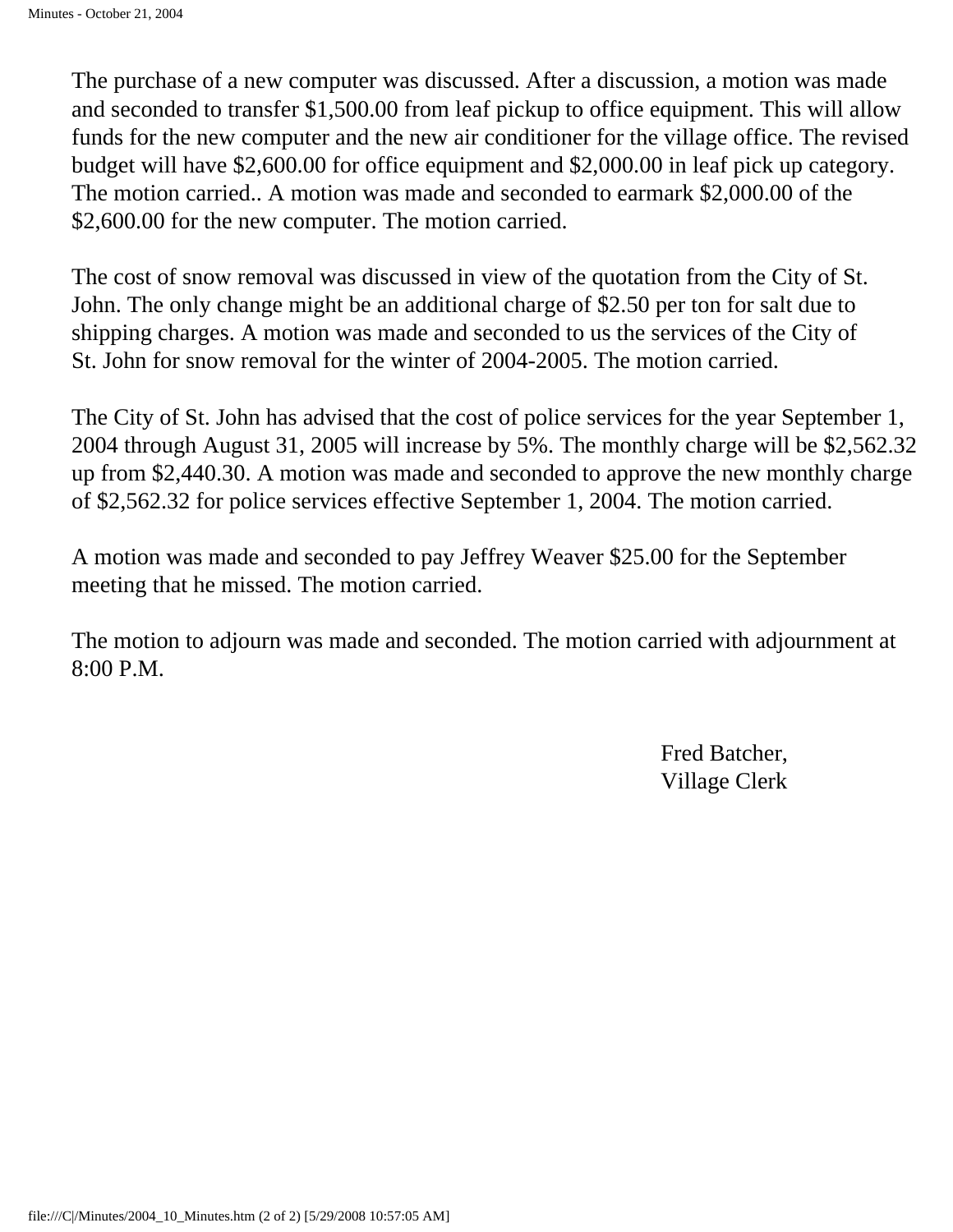The work session followed the regular monthly meeting of the Board of Trustees. Those present were Jeffrey Weaver, Robert Fitzgerald, Donna McFarland, Dale Schulz and Phillip Burke.

The specifications and price of the new computer were determined The Board of Trustees agreed to the purchase of a Dell computer/scanner for \$1,339.00.

Adjournment was at 8:32 P. M.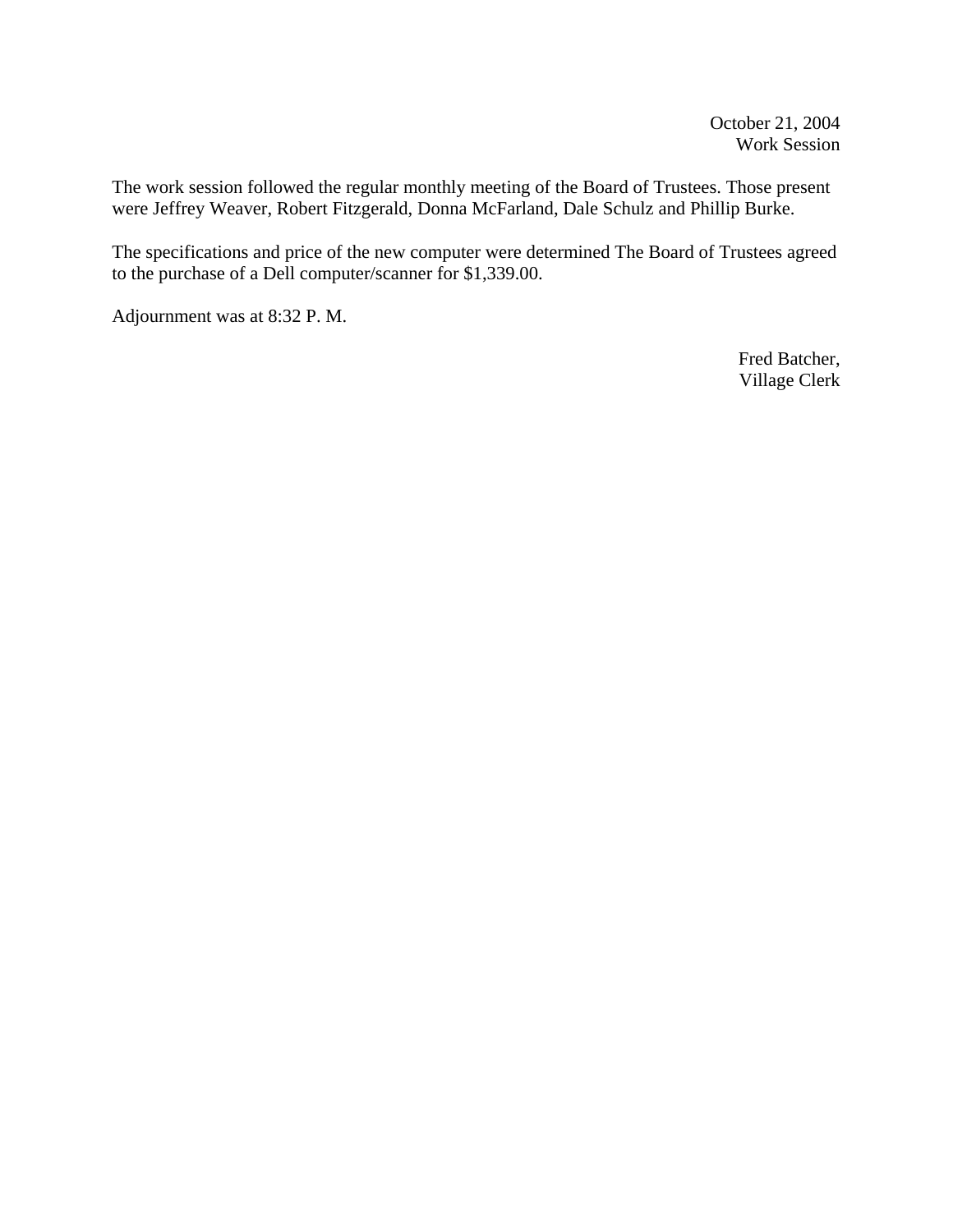November 18, 2004 Regular Meeting

The regular monthly meeting of the Board of Trustees of the Village of Sycamore Hills, St. Louis County, Missouri was held Thursday evening, November 18, 2004 in the Educational Building of Calvary United Church of Christ, 2501 Hartland Avenue. The meeting was called to order at 7:00 P. M. and opened with the Pledge of Allegiance.

Those present were Jeffrey Weaver, Robert Fitzgerald, Donna McFarland and Phillip Burke. Dale Schulz was absent.

The minutes of the October 21, 2004 meeting were approved as presented upon a motion made and seconded; the motion carried.

The minutes of the October 21, 2004 work session were read and approved as presented upon a motion made and seconded; the motion carried.

A motion was made and seconded to accept the reports of the Chairman and commissioners. The motion carried.

After hearing Donna McFarland's explanation of some of the bills, a motion was made and seconded to approve payment of bills totaling \$10,111.48. The motion carried.

Lois Killian, the new owner of 2483 Northland Avenue, made inquiry about ordinances, law enforcement, problem resolution and related matters.

Officer Donaldson represented the City of St. John Police Department. A short discussion followed.

Phillip Burke stated there is nothing new concerning the boundary survey. This item will be on the December 16 meeting agenda.

Robert Fitzgerald informed us of his findings concerning portable canopies used instead of a garage. More on this subject in our December meeting.

Donna McFarland discussed the Sewer Lateral Account and how we might want to make an annual report to coincide with our fiscal year. James L. Durham will draft an ordinance on this subject.

Village records were discussed.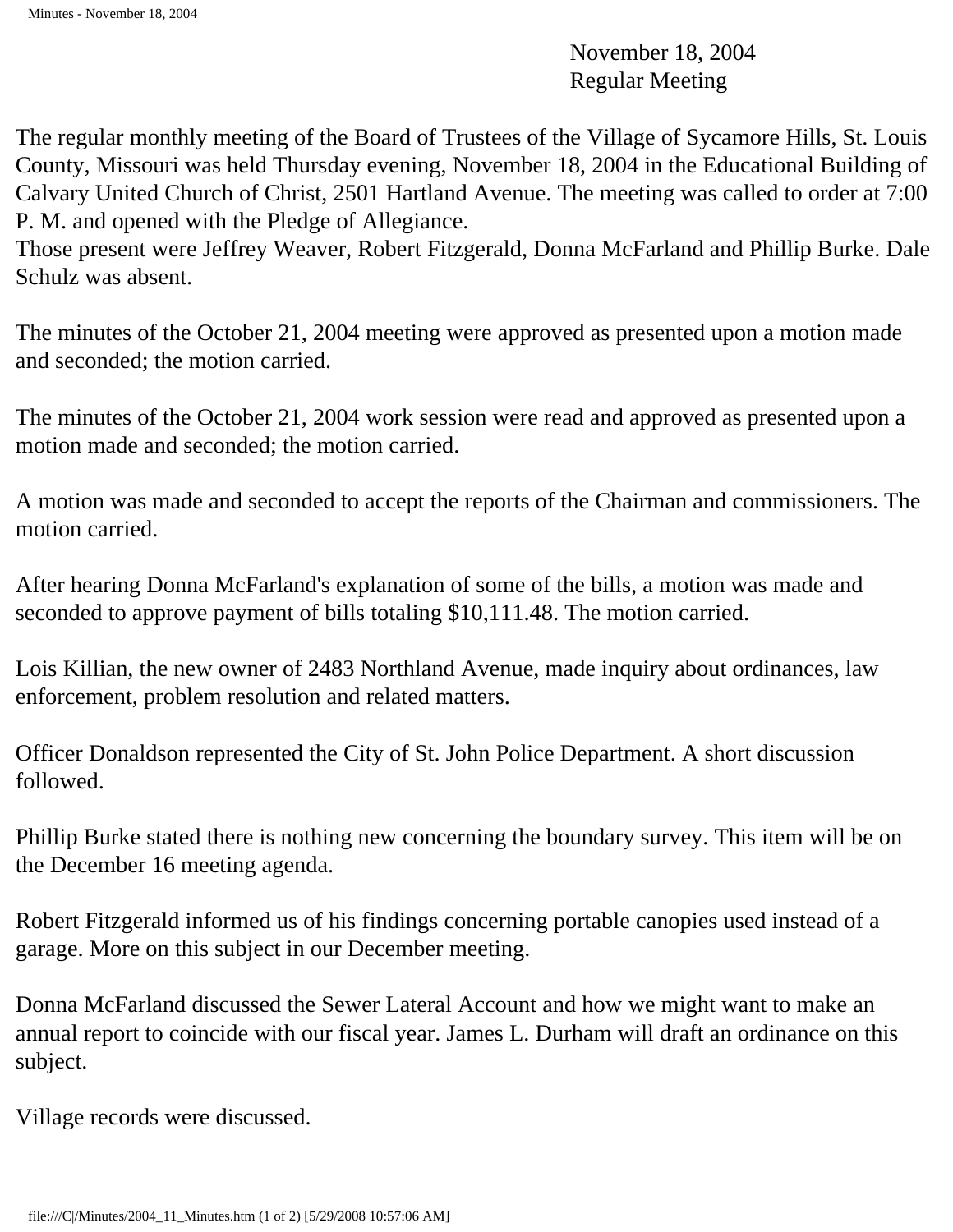Minutes - November 18, 2004

.

The agenda was amended to include the introduction and action on Bill Number 412 relating to parking on Northland Avenue.

Bill Number 412, "An ordinance amending section 5.1.5 of Ordinance Number 387 of the Village of Sycamore Hills, relating to parking on Northland Avenue," was introduced and read in full. A motion was made and seconded to enact Bill Number 412 as Ordinance Number 404. The vote on the said motion was as follows: Jeffrey Weaver Aye

 Robert Fitzgerald Aye; Donna McFarland Aye; Phillip Burke Aye. Thereupon Bill Number 412 was declared to be duly enacted as Ordinance Number 404 of the Village of Sycamore Hills.

The motion for adjournment was made and seconded. The motion carried with adjournment at 7:52 P. M.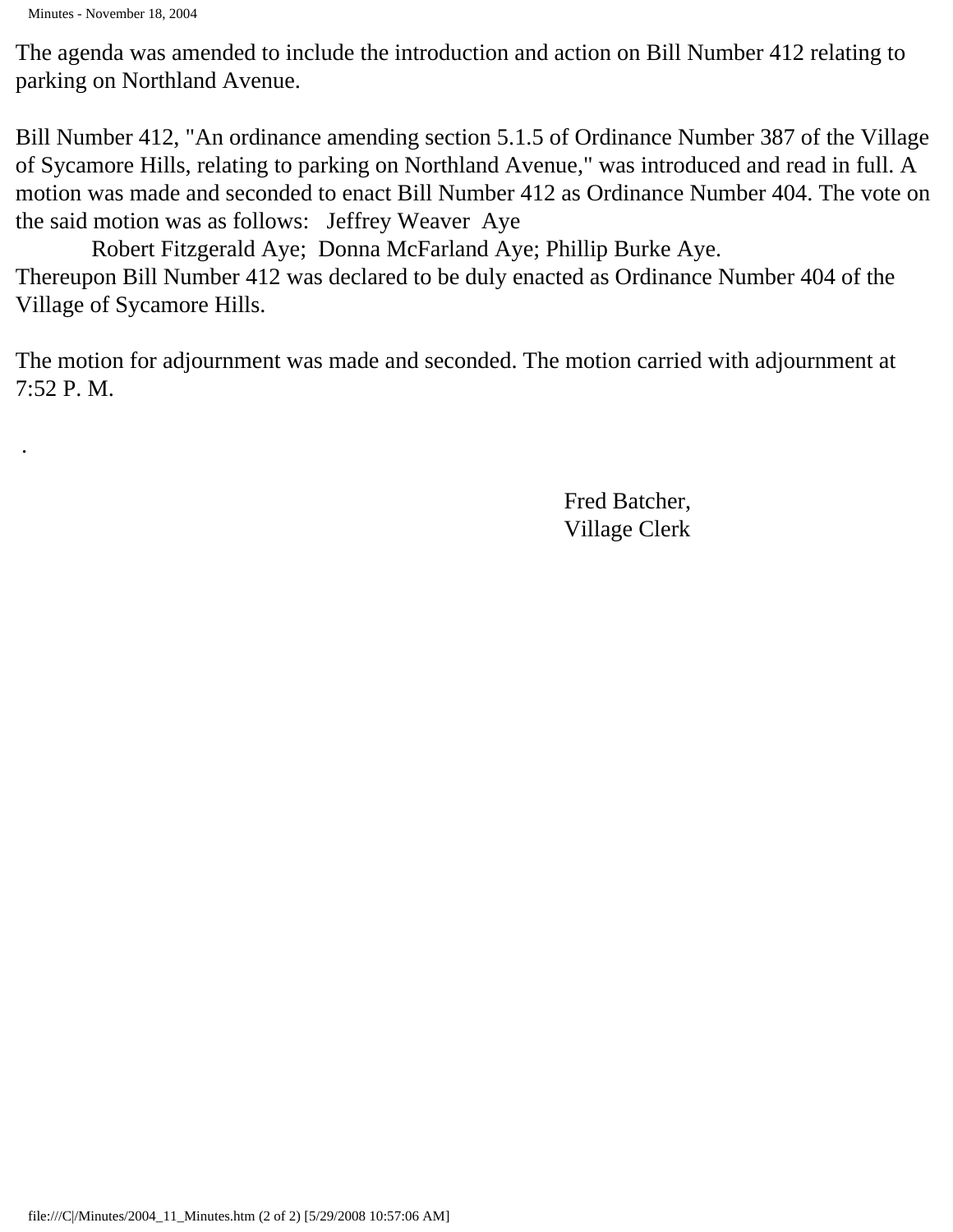The work session followed the regular monthly board of trustees meeting. Those present were Robert Fitzgerald, Jeffrey Weaver, Donna McFarland and Phillip Burke.

The proposed storage building was discussed at length. It was determined that the structure should be 6 feet by 12 feet. The base upon which it is to be placed was also discussed.

The purchase of a scanner was also discussed.

Adjournment followed at 8:20 P. M.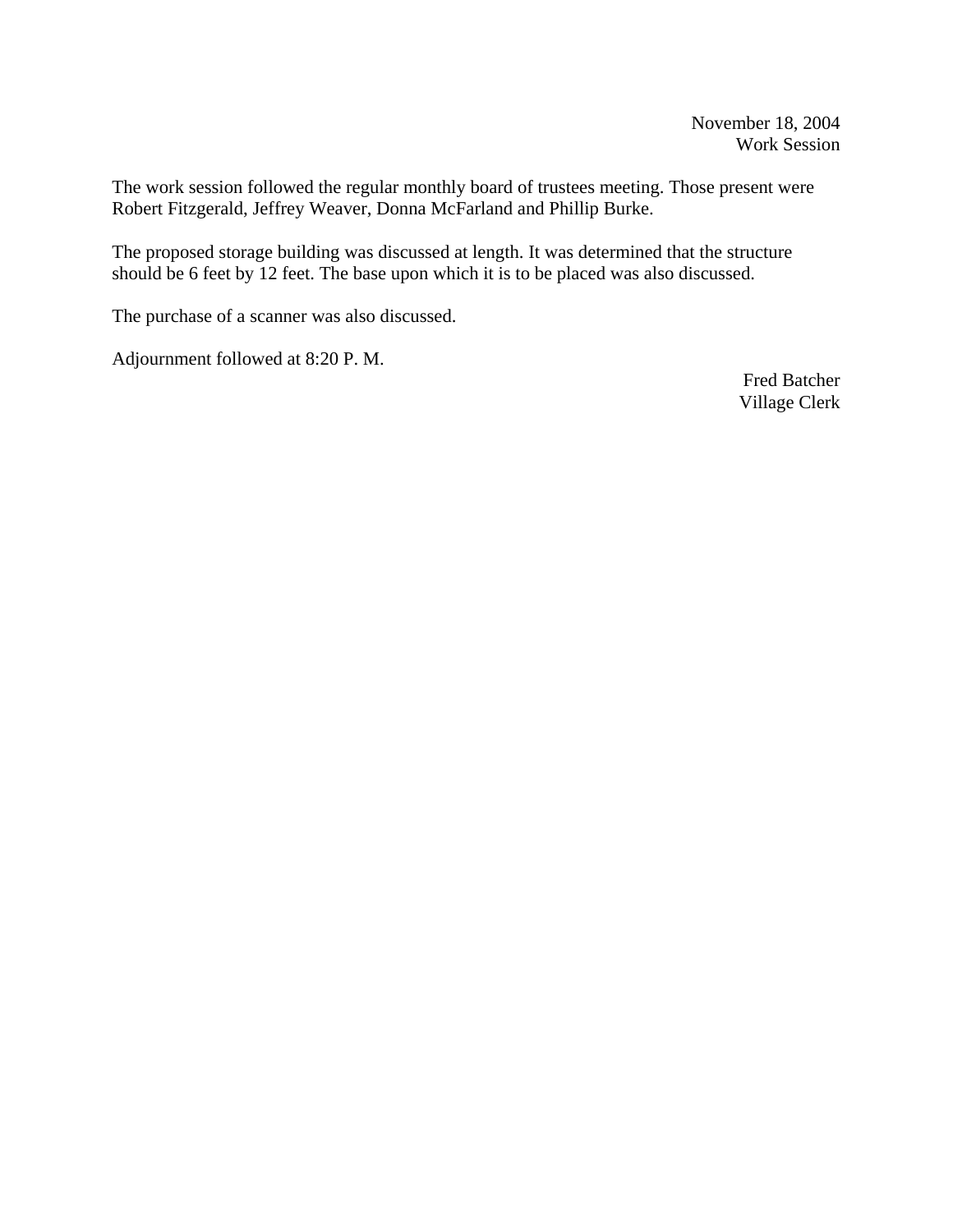December 16,2004 Regular Meeting

The regular monthly meeting of the Board of Trustees of the Village of Sycamore Hills, St. Louis County, Missouri was held Thursday evening, December 16, 2004 in the Educational Building of Calvary United Church of Christ, 2501 Hartland Avenue. The meeting was called to order at 7:02 P. M. and opened with the Pledge of Allegiance. Those present were Robert Fitzgerald, Donna McFarland, Dale Schulz and Phillip Burke. Jeffrey Weaver was absent.

The minutes of the November 18, 2004 meeting of the Board of Trustees were read. A motion was made and seconded to approve the minutes as presented. The motion carried.

Treasurer-Collector Donna McFarland explained some of the bills to be paid. A motion was made and seconded to approve bills for payment totaling \$14,261.55. The motion carried.

Phillip Burke reported that one of the new trees has been planted in the wedge on the east side of Walton Road. He plans to plant the dogwood on the Northland Avenue triangle.

Building Commissioner Dale Schulz reported issuing occupancy permits for 2497 Ashland (Turner); 2455 Northland (Bonner) and 8615 Graceland (Saylor/Vazquez). He responded to questions about a possible building on the lot at the southeast corner of Graceland and Northland and Robert Nagle, 2468 Oakland, made inquiry about a new garage.

A motion was made and seconded to accept the oral and written reports of the commissioners and chairperson. The motion carried.

A motion was made and seconded to amend the agenda to place "discussion of Ashland Avenue sewer lateral problem" to be included in discussion from the floor. The audience consisted of Richard Fetsch of Sutter Plumbing Company who reviewed his company's findings involving a sewer problem at the rear of the home at 2460 Ashland and how it could possibly be linked to the homes at 2456, 2464 and 2468. A lengthy enlightening discussion followed. The conclusion was that a solution must be achieved quickly because of the health factor. A plan for action was determined.

There was nothing to report on the boundary survey.

Discussions concerning garage structures, the storage shed, and the updating of village records will occur at the next meeting.

The status of business license applications and fire department inspections of various businesses